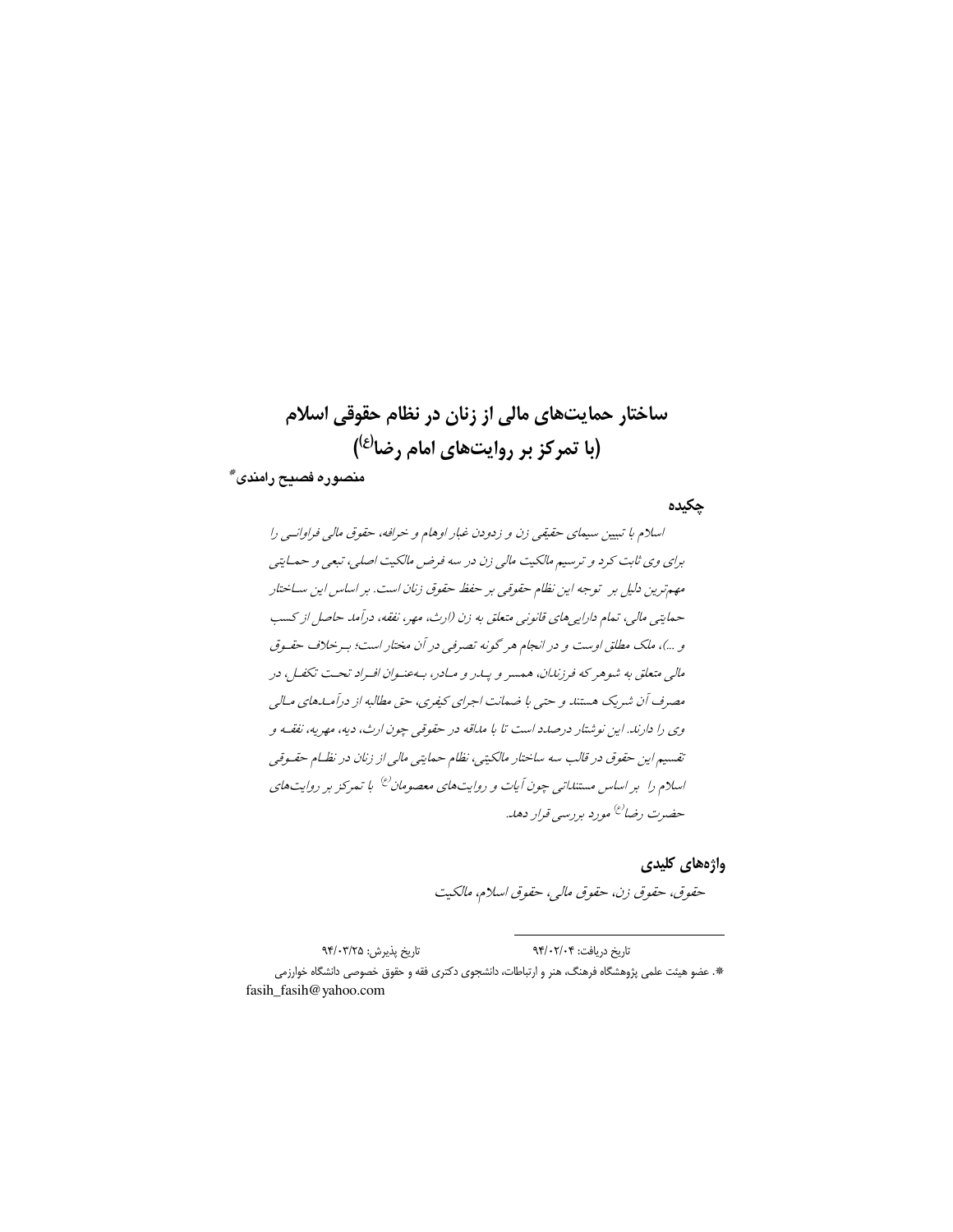۱۹۸ ❖ فرهنگ رضوی

\* مقدمه سخن گفتن از حقوق انسان در قالب جدید و مدون را می تـوان شــاخص تـرین ویژگــی دوران معاصر نام نهاد. دانشوران حقـوق و سياسـت، صـاحبان قــدرت و معلمــان اخــلاق و فضیلت همگی با مبانی و انگیزههای مـتفاوت، در باب چرایی و چگونگی حقوق انسانهـا سخن می گویند. در میان انبوه گفت و شنودهایی که از این محافل به گوش میرسد، برخی گفتمانها، پر رونقتر و حیاتی تر می نماید که از أن جمله می توان به بحـث از حقــوق مــدنی زن بهدلیل گسترهٔ عام و فراگیر آن اشـاره کـرد، بهنوعی که رفـع تبعیضهای حقــوقی ناشــی از جنسیت، در ابعاد مختلف زندگی حقوقی بشر، با تأکید بر حقوق زن، محــور اصــلی همــهٔ معاهدهها و اعلامیههای بینالمللی و منطقهای مربوط بـه حقوق زنان را تشکیل مـی دهـد. در اسلام بهدلیل اهمیت نقش خـانواده در تحقـق اهـداف و مصـالح فـردی و اجتمـاعی و جایگاه محوری زن در خانواده، حمایت از حقوق زنان به شـکلی اسـت کـه تمـام زنــدگی ایشان را در سه بُعد طبیعی، انسانی و حتی معنوی شامل شده و در تمام اصـول حــاکم بــر نظام خانواده و نظام جمعی لحاظ می شـود تـا در سـایهٔ برخـورداری از کرامتـی خـاص در خانواده و جامعه بتوانند در سیر تأمین اهداف سیاسـی و کــلان شــریعت یعنــی حفــظ دیــن، نفس و نسل توأمان حرکت کنند. از آن جمله مـیتـوان بــه ســاختار حمــایتی مــالی در نظـر گرفتهشده برای زنان اشاره داشت. در چنین نظام حمایتی، حقوق مـالی زنـان چــه در زمـان زوجیت و چه در زمان انحلال نکاح دارای گسترهٔ وسیعی بـوده کــه ثمـرهٔ اَن وجـود نــوعی مصونیت قانونی برای زنان در مسائل مالی و اقتصادی است. نظام حمایـت مـالی از حقـوق زن در حقوق اسلام در سه ضلع مالكيت اصـلى و بالــذات، تبعـي و حمــايتي قابــل ترسـيم است.

مقصود از مالکیتهای اصلی و بالذات، مالکیتی است که زنان مانند مردان بهتب اشتغال و كار مفيد اقتصادي از آن برخوردار مي شوند و تحت عنوان حق اكتساب بــهصـراحت از آن یاد شده است. امّا مالکیتهای تبعی بهواسطهٔ نسب و سـبب بـه زنـان تعلـق دارد و امـوری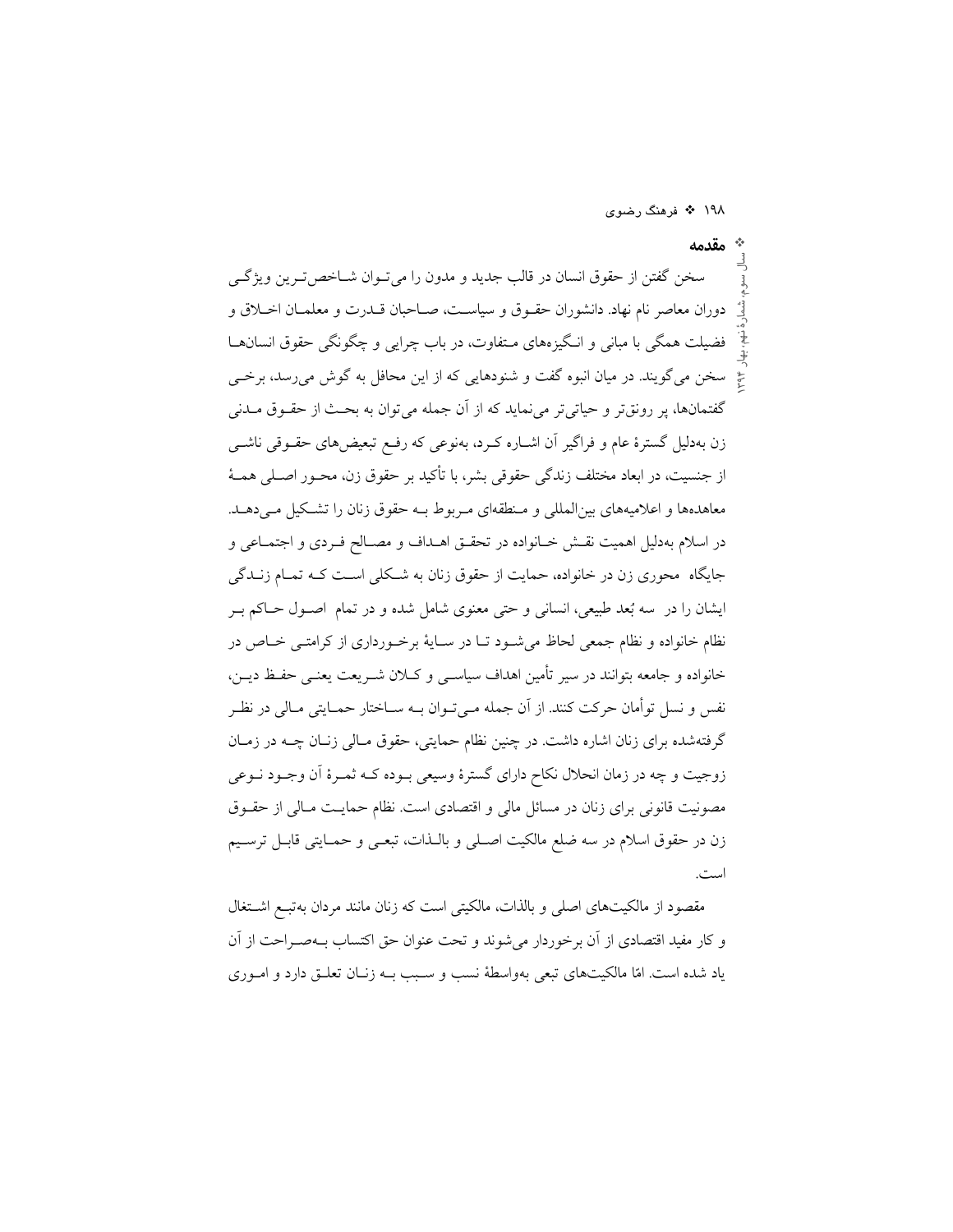ساختار حمایتهای مالی از زنان در ... \* ١٩٩

مانند ارث و دیه (در بحث نقص عضـو و جراحـت) را دربـر مـي&بـرد. از ايـن حيـث در  $\frac{1}{2}$ . سوم، شمارهٔ نهم، بهار ۱۳۹۴ خصوص مالکیت تفاوتی بین زن و مرد نیست و تنها تفاوتهـایی در سـهم هـر یـک دیـده می شود. امّا مالکیتهای حمایتی فرض شده از سوی شـارع بـرای زنـان در قالـب حقــوقی چون نفقه، مهريه، اجرتالمثل، حق سكني (در قالب شروط ضـمن عقـد يـا در فرضـي كـه مسكن توسط مرد تهيه نشود) و … از بارزترين وجوه تمـايز نظـام حقـوقي اسـلام و سـاير نظامِهای حقوقی در خصوص توجه به حقوق زنان است.

اسـلام بدون افراط و تفريط و با تكيه بر دو اصل واقع;گرى و هدفمندى، نظــام حقــوقى خـاصي را بـراي ثـبات خانواده و حفظ حقوق زن وضع كرده است. در نظام حقوقي اسـلام با توجه به اشتراکها و تفاوتهای زن و مـرد، تلاش شده است تا حد ممکن بـرای حفـظ نهاد خانواده، از حـقوق زنان دفاع شود و در ايـن راه سعى شده تا بين اصـولى چــون ثبــات خانواده، وابستگی دو زوج (زن و شوهر) به یکدیگر، اصـل اسـتقلال و حفـظ شخصـیت و حقوق زن ارتباط برقرار شود. در این مقاله پس از معرفی و بررسی حقوق مالی زن در نظـام حمایتی و حقوقی اسلام با تکیه بر مستندهای قرآنی، روایی و قانونی، آراء و روایتهـایی از امام رضا<sup>(ع)</sup> در خصوص حقوقی چون، ارث، دیه، مهریه و نفقه مورد واکاوی قرار میگیرد.

## مالکیتهای اصلی و بالذات

اصل استقلال مالي زوجين و حــق اداره و تصــرف آنــان بــر اموالشــان از اصــول مســلم اسلامي است و هيچ ترديد و اخــتلافي در أن وجود ندارد. اصل مسلم فقهي «النَّاسُ مُسَــلِّطُونَ عَلَى أَمْوَالِهِمْ» ۚ و آية «لَّلرِّجَال نَصِيبٌ مِّمَّا اكْتَسَبُواْ وَلِلنِّسَاء نَصِيبٌ مِّمَّا اكْتَسَبْن؛ مردان را از آنجه كســـــ می کنند و بهدست مـی آورند، بـهرهای است و زنان را نیز از آنچه کسب می کنند و بـهدسـت مبي أو رنسد، بهـر ماي اسـت» (نســاء/ ٣٢) دلالـت روشــني بـر مـدعا دارد. اكتســاب يعنــي

١. يكي از اصول مسلم فقهي كه فقها از آن به قاعدهٔ فقهي تعبير كردهاند، قاعدهٔ تسليط، تسلط يا سلطنت است. مفاد ايـن قاعـده بر این امر دلالت می کند که هر مالکی نسبت به مال خود تسلط کامل دارد (رک؛ *قواعد فقهیـه* اثـر آیـتالله سـیدمحمد موسـوی بجنوردي).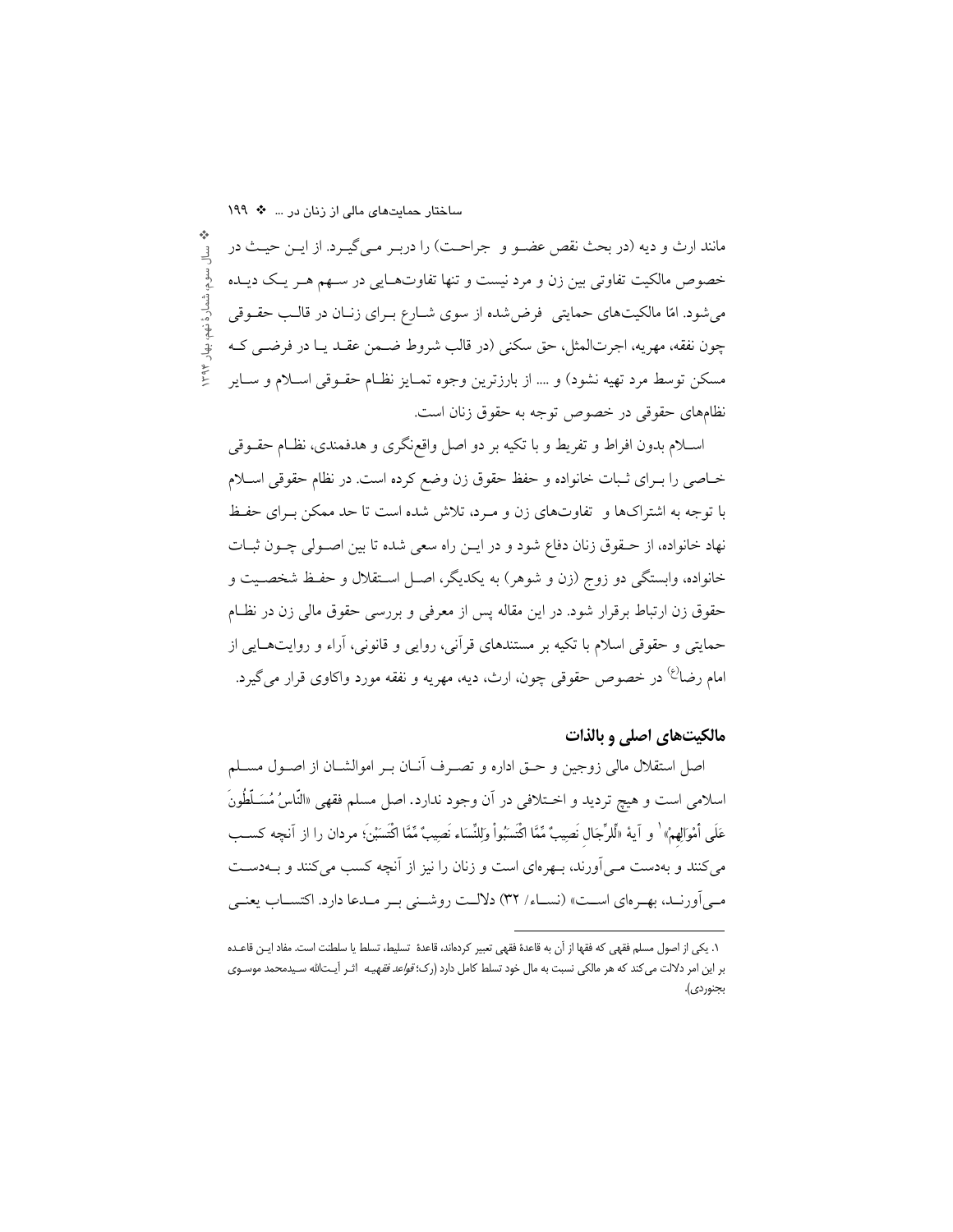۲۰۰ \* فرهنگ رضوی

مطابق این معنا، زن و مرد در چیزی که بهدست می آورند، بهطور مـستقل حـــق تصــرف و بهر مبر داري دارند.

مرحوم علامه طباطبايي در تفسير آيــهٔ بالا مــي گويد: اگر مرد یا زن از راه عمل، چیزی بهدست می آورد خیاص خود اوست... از اینجا روشن می شود که مراد از اکتساب در آیـه، نـوعی حـیازت و اختصاص دادن به خویش است، اعم از اینکه این اختصاص دادن، بهوسیلهٔ عمل اختیاری باشید نظیر اکتساب از راه صنعت یا حرفه یا به غیر عمل اختیاری، امّا سرانجام به صنعتبی متنهی می شود که داشتن آن صفت باعث ایـن اختصـاص شـاـه باشـاـ... و معلـوم است کـه هر کس، هر چیزی را کسب کنـلـ از آن بهـرهای خواهـلــ داشـت و هـر کسی هر بهرمای دارد، بهخاطر اکتسابی بوده کـه کرده است (۱۳۷۲، ج ۴: ۵۳۴). ايشان در تفسير آية «فَلاَ جُنَاحَ عَلَيْكُمْ فِيمَا فَعَلْنَ فِي أَنفُسِهِنَّ بِالْمَعْرُوفِ» (بـقره/ ٢٣۴) مـىنويسد: همچنین قیمومت (ریاست) مرد بـر زنــش بـه ایـن نیسـت کـه از ارادهٔ زن و تصرف هایش در آنسچه مبالک آن است، سلب آزادی بکند و معنای قیمومت میرد این نیست که استقلال زن را در حفظ حقیوق فیردی و اجتماعی او در دفیاع از منافعش سلب کند. پس زن همچنان استقلال و آزادی خود را دارد، هم می توانید حقوق فردي و اجتماعي خود را حفظ، هـم مـي تواند از آن دفساع كند و هم مي تواند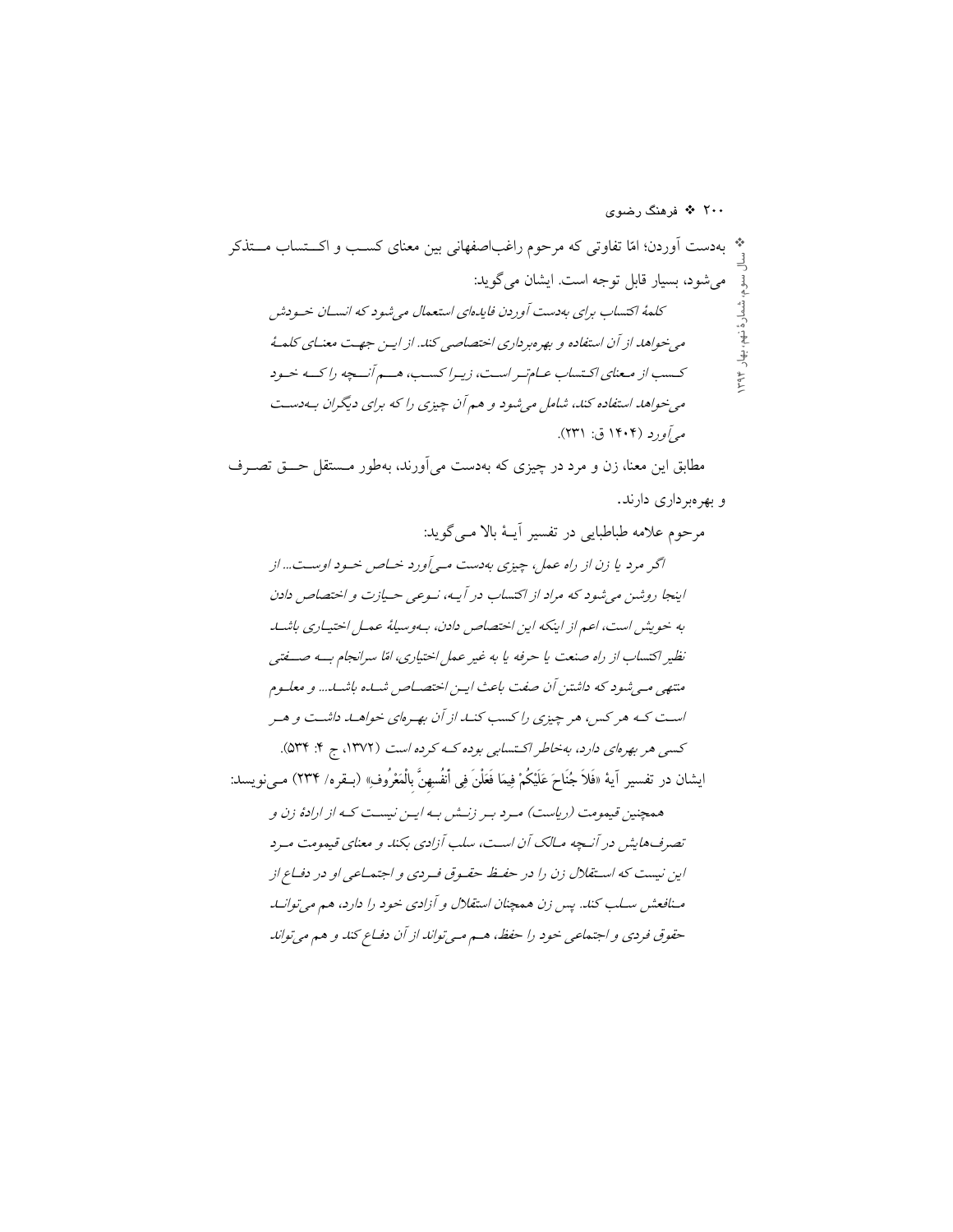ساختار حمایتهای مالی از زنان در ... \* ٢٠١ برای رسیدن به این هدف هایش به مقدماتی که او را به هساف هسایش مسی رستاند متوسل شود (همان: ۵۴۴). شمارهٔ نهم بنابراین در استقلال زن از مرد در مالکیت، اداره، تصرف و بهرهبـرداری از امـوال، مطـابق منابع فقهی شیعه، بلکه بــسیاری از مــنابع اهــل سنّت جای هیچ تردیدی نیست. بهار ١٩۴ در حقوق مدنی ایران نیز به پیروی از فقه امامیه، استقلال مـــالی زن از مــرد، تنهــا رژیــم مالي پذيرفتهشده در ترتيب اموال دو زوج (زن و شوهر) است. زن مي تواند در امــوال خـــود، چـه جهیزیه یا غیر آن، آزادانه تصرف کند و نسبت بــه آن هر گونه عمل مادی و حقــوقی را انـجام دهـد، از اين جهت در حقوق از اهليت كامل برخوردار است. این مطلب بهطـور صـریح در مادهٔ ۱۱۱۸ قانون مدنی آمده است: «زن مستقلاً مـی توانـد در دارایی خود هر تصرفی را که میخواهد، انجام دهد.»

## مالكيتهاى تبعى

#### **۱. ارث و چرایی تفاوت آن میان زن و مرد**

ارث بهعنوان یکی از تأسیسات اجتماعی است که قواعد و اصول حقــوقی، کمتــر در اَن بهکار رفته است. در ادوار تاریخ، ارث در ملـل گونـاگون بـــر اسـاس عــادتهـای متـداول اجتماعی بنا شـده و در هر دوره تا أنجا كه نظم جامعــه را مختــل نمــی كــرده، اعتــدال در أن رعايت شده، امّا همين احكام متداول أنچنانكه بايد، موافـق بــا مصــلحت، عقــل و فطــرت نبودند. این در حالی است که ارث بهعنوان یکی از عوامل ملکیتآور در نظام حقوقی اسـلام و سایر نظامهای حقوقی پذیرفته شده است. بستگان و نزدیکان متوفی، به ترتیب و شــرایطی که در هـر نـظام حقوقي مقرر شده است، مالک اموال و حقوق مالي او خواهند شد.

در نظام حقوقی اسلام نیز حق وراثت بهعنوان حقی اعتباری برای بازماندگان متوفی ذیــل حقوق مربوط به شخصیت در نظر گرفته شده است، چنانچه با استناد به کتاب آسمانی *قــرآن*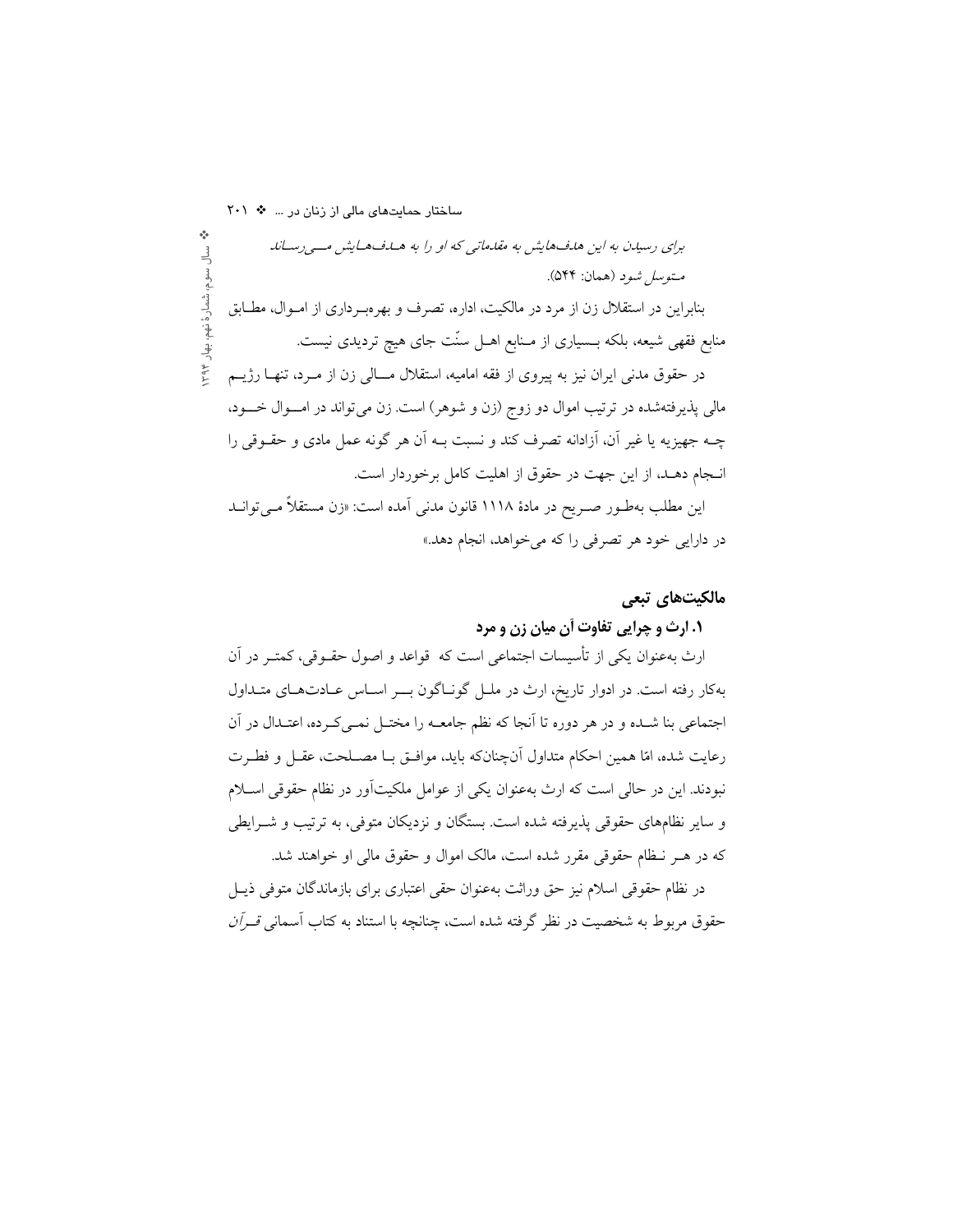بْه (نساء/ ٣٣) و احاديـث معصـومان<sup>(ع)</sup> (حرعـاملي، ١٤١٢ق، ج٢٤: ۶۳) يكـي از زمينــههــا و شرایطی که اگر جمع شود، تـرکه و دارایـی از مـــورث بــه بازمانــدگان او منتقــل مــیشــود، داشتن رابطهٔ سببیت (بـه مـعنای خاص) است. یکی از روابط سـببیت، پیونــد زناشــویی، آن هم بهوسیلهٔ عقد منعقدشده بین زن و مرد و داشتن روابط مادی و معنوی بـین آنـهاست کـه محٌ از طـرفي، قرابت سببي بين آنها بهوجود مي]يد و از سوى ديگــر، زوجـــين در هــر طبقــه و درجهاي كه با خويشاوندان نسبي قرار گيرند، ارث مــ ٍ برنــد. بــين فقهــا هــيج اختلافــي در ارثبری زن و شوهر وجود ندارد و در کتابهای حقوقی هـم بـه پیروی از فقه، شاهد ایــن مبنا هستيم (محققحلي،١٤٠٣ق، ج۴: ٩؛ طوسي، ١٣۴٣، ج٢: ۶۵۸).

۲۰۲ \* فرهنگ رضوی

قانون مدنی ایران در مباحث مربوط به ارث بهطور کامـل منطبق با فقه عمل کرده و آثــار حقوق غرب بهطور مطلق در آن ديده نمي شود.

به هر حال در بحث از ارث و طبقات آن، تمام بستگان در یک درجه و طبقه قرار ندارنــد و بعضی بر بعضی دیگر مقدم هستند. علاوه بـر این مسئله، تمام وراثی کـه در یـک طبقـه یا یک درجه قرار گرفتهاند سهم مساوی ندارند. غالباً سهم مـردان بیشـتر از زنــان بــوده و در قرآن كريم بهصراحت تصريح شده است.

١. «وَلِكُلٍّ جَعَلْنَا مَوَالِيَ مِمَّا تَرَكَ الْوَالِدَانِ وَالأَقْرَبُونَ وَاَلَّذِينَ عَقَدَتْ أيْمَانُكُمْ فَآتُوهُمْ نَصِيبَهُمْ إِنَّ اللّهَ كَانَ عَلَى كُلِّ شَيْءٍ شَـهِيدًا؛ و از آنچه پدر، مادر، خویشاوندان و کسانی که شما [با آنان] پیمان بستهاید بر جای گذاشتهانـد بـرای هـر یـک [از مـردان و زنــان] وارثانی قرار دادهایم پس نصیبشان را به ایشان بدهید زیرا خدا همواره بر هر چیزی گواه است.»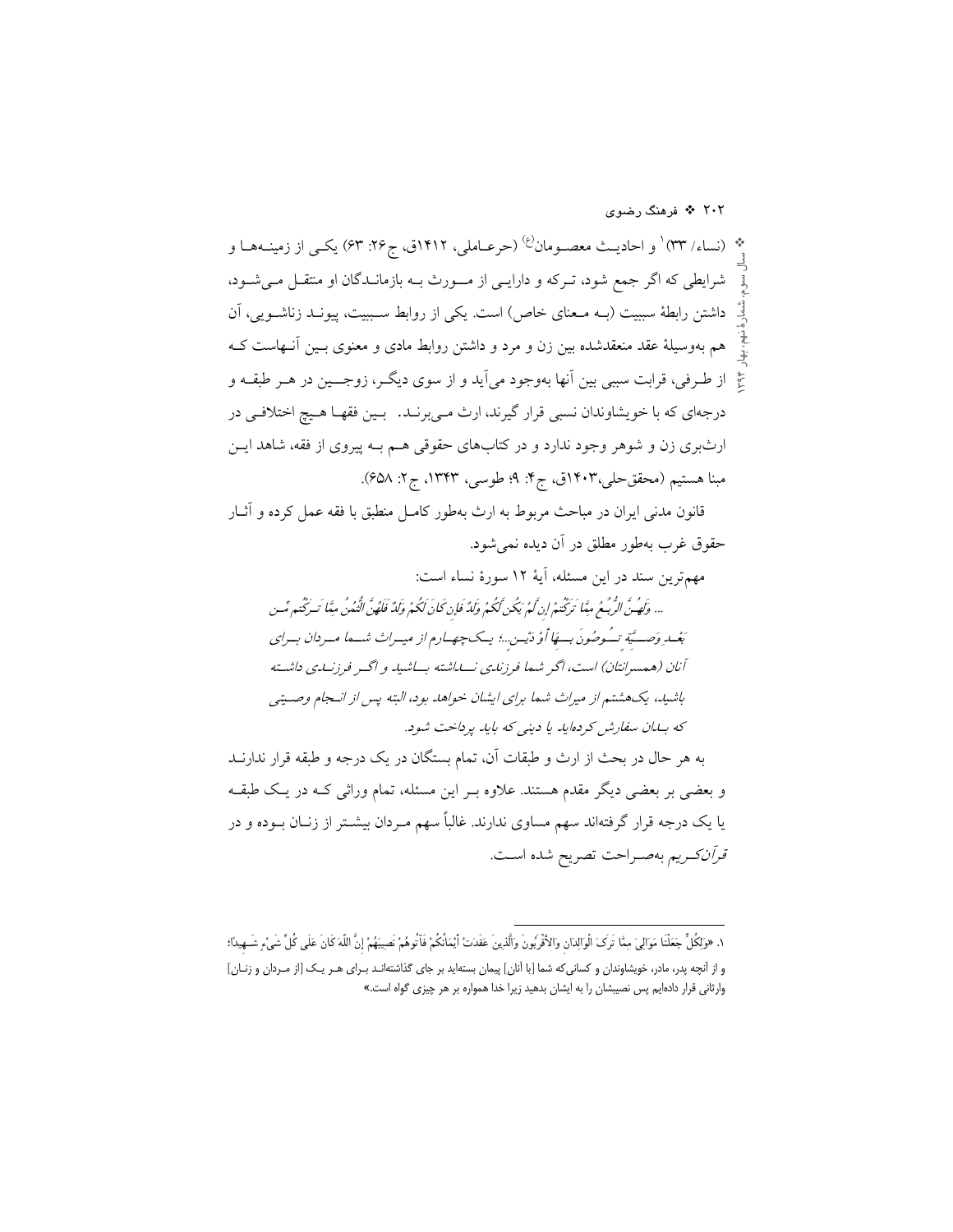داشته باشد ولی اگر فرزندی نداشته باشد و [تنها] پیدر و میدرش از او ارث برنید برای مادرشر، یک سوم است [و بقیه را یا ر می برد] و اگر او برادرانسی داشته باشب .<br>مادرش یکششه می برد [البته همهٔ این*ها] پس از انجام وص*یته <sub>،</sub> است کـه او بـایان سفارش کرده یا دینی [که باید استثنا شود] شها نمی دانیه ییدران و فرزنسانتان كنام يك براي شما سودمندترند [اين] فرضي است از جانب خسا، زييرا خلاونيد دانای حکیم است. در آية ١٢ اين سوره بـر دو بـرابر بودن سهم ارث زوج نسبت به زوجه:

وَلَكُمْ بِصْفُ مَا تَرَكَ أَزْوَاجُكُمْ إِنْ لَمْ يَكُنْ لَهُنَّ وَلَدٌ فَإِن كَانَ لَهُنَّ وَلَدٌ فَلَكُمُ الرُّبعُ مِنَّسا تَرَكْنَ مِن بَعْدِ وَصِيَّة يُوصِينَ بِهَا أَوْ دَيْنِ وَلَهُنَّ الرُّبعُ مِثَّا تَرَكْتُمْ إِن َكُمْ يَكُت لَكُسمْ وَكَسُّدٌ فَسانِ كَانَ كَكُمْ وَلَدٌ فَلَهُنَّ الْنُعُنُ مِثَّا تَرَكْتُم مِّن بَعْدِ وَصِيَّةٍ نُوصُونَ بِهَا أَوْ دْيسن وَإِن كَسانَ رَجُسلٌ يُورَثُ كَلاَلَةَ أَوِ امْرَأَةً وَلَهُ أَنْحٍ أَوْ أُخْتٌ فَلِكُلِّ وَإِحِدٍ مُّنْهُمَا السُّلُسُ فَإِن كَأْنوأ أَكْثَرَ مِن ذَلِكَ فَهُمْ شُرِكَاء فِي الْنُكْبُ مِن بَعْدِ وَصِيَّةٍ مُوصَى بِهَاْ أَوْ دَيْنِ غَيْرِ مُضَاً رٍّ وَصِيَّةٍ مَّسْ اللّهِ وَاللّهُ عَلِيعٌ حَلِيعٌ؛ و نبيعي از ميراث همسرانتان از آن شها [شوهران] است اگر آنسان فرزنسايي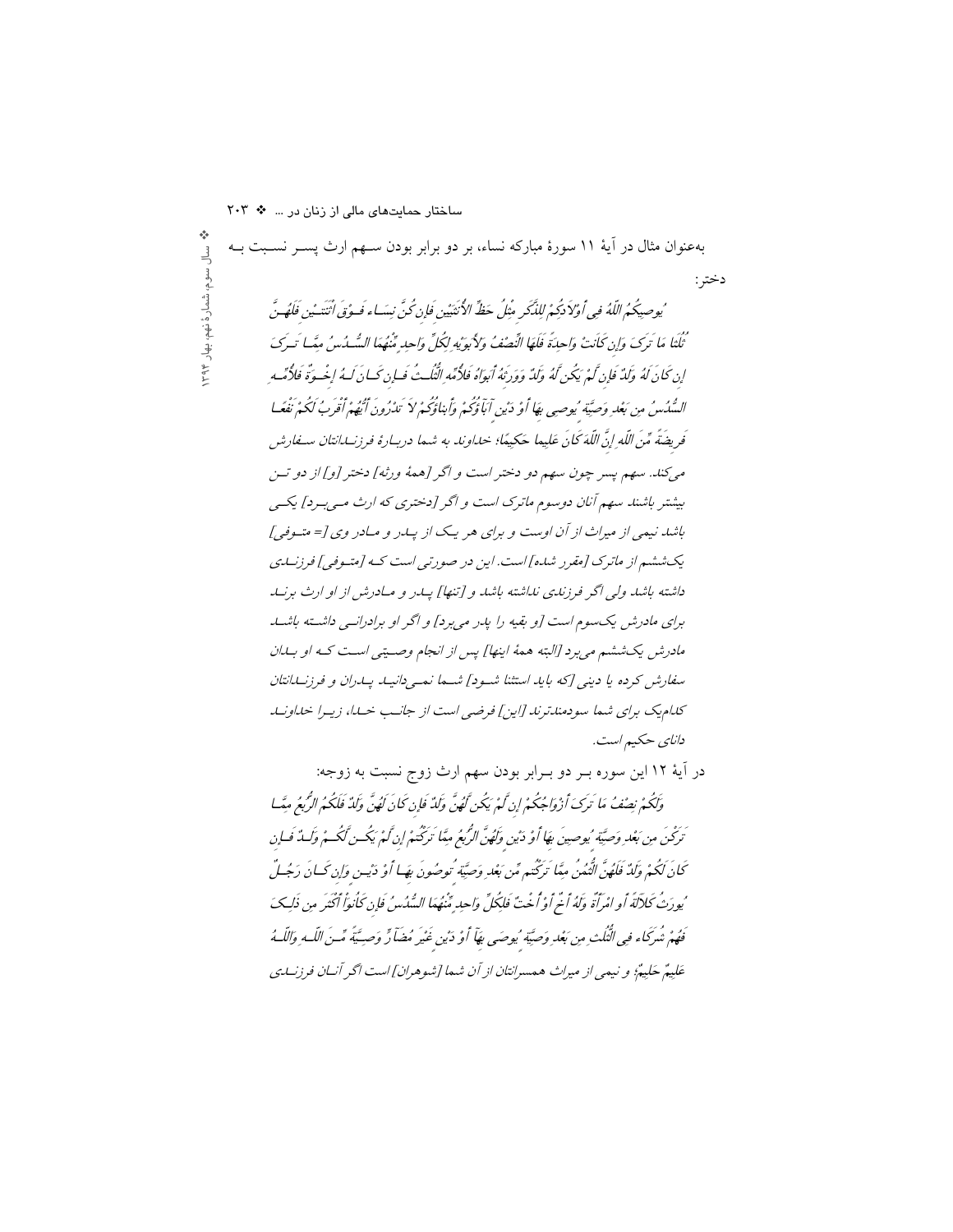۲۰۴ <sup>پ</sup>ه فرهنگ رضوي

تیه اسائسته باشته و اگر فرزندی داشته باشمنا یک چهیارم میاترک آنان از آن شماسیت،  
\[  
\n
$$
\frac{1}{2}
$$
  
\n
$$
\frac{1}{2}
$$
  
\n
$$
\frac{1}{2}
$$
  
\n
$$
\frac{1}{2}
$$
  
\n
$$
\frac{1}{2}
$$
  
\n
$$
\frac{1}{2}
$$
  
\n
$$
\frac{1}{2}
$$
  
\n
$$
\frac{1}{2}
$$
  
\n
$$
\frac{1}{2}
$$
  
\n
$$
\frac{1}{2}
$$
  
\n
$$
\frac{1}{2}
$$
  
\n
$$
\frac{1}{2}
$$
  
\n
$$
\frac{1}{2}
$$
  
\n
$$
\frac{1}{2}
$$
  
\n
$$
\frac{1}{2}
$$
  
\n
$$
\frac{1}{2}
$$
  
\n
$$
\frac{1}{2}
$$
  
\n
$$
\frac{1}{2}
$$
  
\n
$$
\frac{1}{2}
$$
  
\n
$$
\frac{1}{2}
$$
  
\n
$$
\frac{1}{2}
$$
  
\n
$$
\frac{1}{2}
$$
  
\n
$$
\frac{1}{2}
$$
  
\n
$$
\frac{1}{2}
$$
  
\n
$$
\frac{1}{2}
$$
  
\n
$$
\frac{1}{2}
$$
  
\n
$$
\frac{1}{2}
$$
  
\n
$$
\frac{1}{2}
$$
  
\n
$$
\frac{1}{2}
$$
  
\n
$$
\frac{1}{2}
$$
  
\n
$$
\frac{1}{2}
$$
  
\n
$$
\frac{1}{2}
$$
  
\n
$$
\frac{1}{2}
$$
  
\n
$$
\frac{1}{2}
$$
  
\n
$$
\frac{1}{2}
$$
  
\n
$$
\frac{1}{2}
$$
  
\n
$$
\frac{1}{2}
$$
  
\n
$$
\frac{1}{2}
$$
  
\n
$$
\frac{1}{2}
$$
  
\n
$$
\frac{1}{2}
$$
  
\n
$$
\frac{1}{2}
$$
  
\n<math display="block</p>

در نتیجه، یکی از شبهههایی که در رابطه با حقوق زن مـطرح مـیشود ایـن است کــه چــرا در نظام حقوقی اسلام، سهم ارث آنــان از مــردان کمتر است؟ آنچه در توجیــه ایــن تفــاوت می توان گفت، تفاوت تعهدهای مالی مرد نسبت به زن اسـت، زیـرا در اغـلب موارد تعهـدهای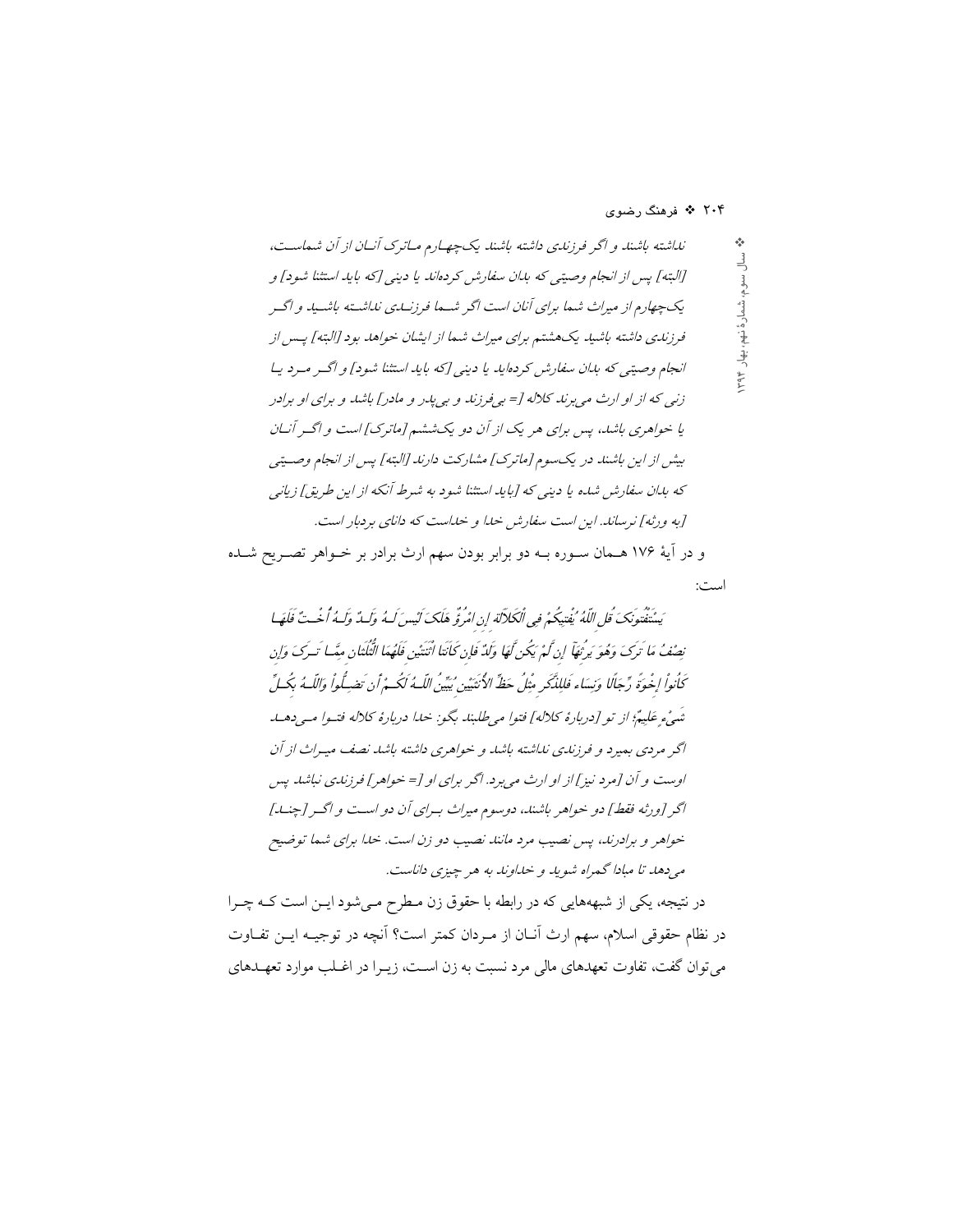ساختار حمایتهای مالی از زنان در ... \* ٢٠٥ مالی مرد نسبت به زن و فرزندان بــه مــراتب بیشـتر اسـت. همـانگونـه کـه در احادیـث،  $\frac{1}{2}$ ، سوم، شمار هٔ نهم، بهار ۱۳۹۴ معصومان<sup>(ع)</sup> تفاوت ارث زن و مرد را معلول احکام دیگری در شریعت می،دانند که مــــربوط بـه زن ً و مرد است. این روایتها در متون مختلف روایی ذکـر شـده اسـت و در اینجـا بـه چند نمونه اشاره می شود:

روى ابن ابيء مير عن هـشام ان ابـن ابـي العوجاء قال لمحمد بن الّنعمان الا حـول: ما بال المرئة الضعيفة لها سهم واحله و للرجل القوى الموسر سهمان؟ فقـال: فـذكرت ذلاك لا ہے عبداللّٰه<sup>(ع)</sup> فقال: ان العرنَّه ليس لها عاقلـه و لا عـــليها نـــفقه و لا جهــاد \_و عدّد اشيا غير هذا \_و هذا على الرّ جل فلذالك جعل لـه سهمان و لـه سـهم (طوسـي،  $(111.77)$  77'

در این روایت، جریان مباحثهٔ ابن ابیالعـوجا بـا مـحمدبـن نعمـان از قـول هشـام ــ کـه یکی از شــاگردان امــام صادق<sup>(ع)</sup> است ــ نقل شده و شبههٔ مربوط به تشریع حکــم ارث زن و مرد را مطرح کـرده مـبني بر اينکه چرا بـايد سـهم زن ضـعيف نـــسبت بـــه مـــرد قــوي و توانمند، كمتر باشد و نصف او ارث بسبرد؟ هسشام مـي گويــد: جريــان را بــه محضــر امــام صادق<sup>ع)</sup> عرض کردم و حضرت در پاسخ بــه ایــن شبهه به حقوق مال<sub>ی</sub> و دفــاعی مـــختلف اشاره فرمودند که بـر عـهدهٔ مرد است ولي زن نسبت به آنهـا تــعهدي نـدارد، از آن جملــه ديهٔ خاصي كه بستگان شخص قاتل در قتل خطايي با شرايط خــاص مـــتحمل مــي شــوند و دادن اين ديه به عـهدهٔ زنان نـيست و فقط بر عـهدهٔ مــردان اسـت. همـين طـور پرداخـــت نَّـفقه بر عهدهٔ زنان نیست. همچنین حکم جهاد از زنها برداشـته شـده و بـه نقـل از هشـام، امـام صـادق<sup>(ع)</sup> امور ديگري را برشمردند و فرمودند: هـمهٔ ايـن امور بـر عـهدهٔ مـردان اسـت، بنابراین سهم آنـان در ارث دو برابر قرار داده شده است. «في روايه حمدانين الحسنبـــن الوليـــد عـن ابنِبكير عن عبداللَّهين سنان قال قلت لابي عبداللَّه<sup>(ع)</sup> لاي علَّة صــار الميـراث للــذِّكر مـــثل حـــظّ الأنثيين؟ قال: لما جعل اللَّه لها من الصّداق (همان: ٢٧١).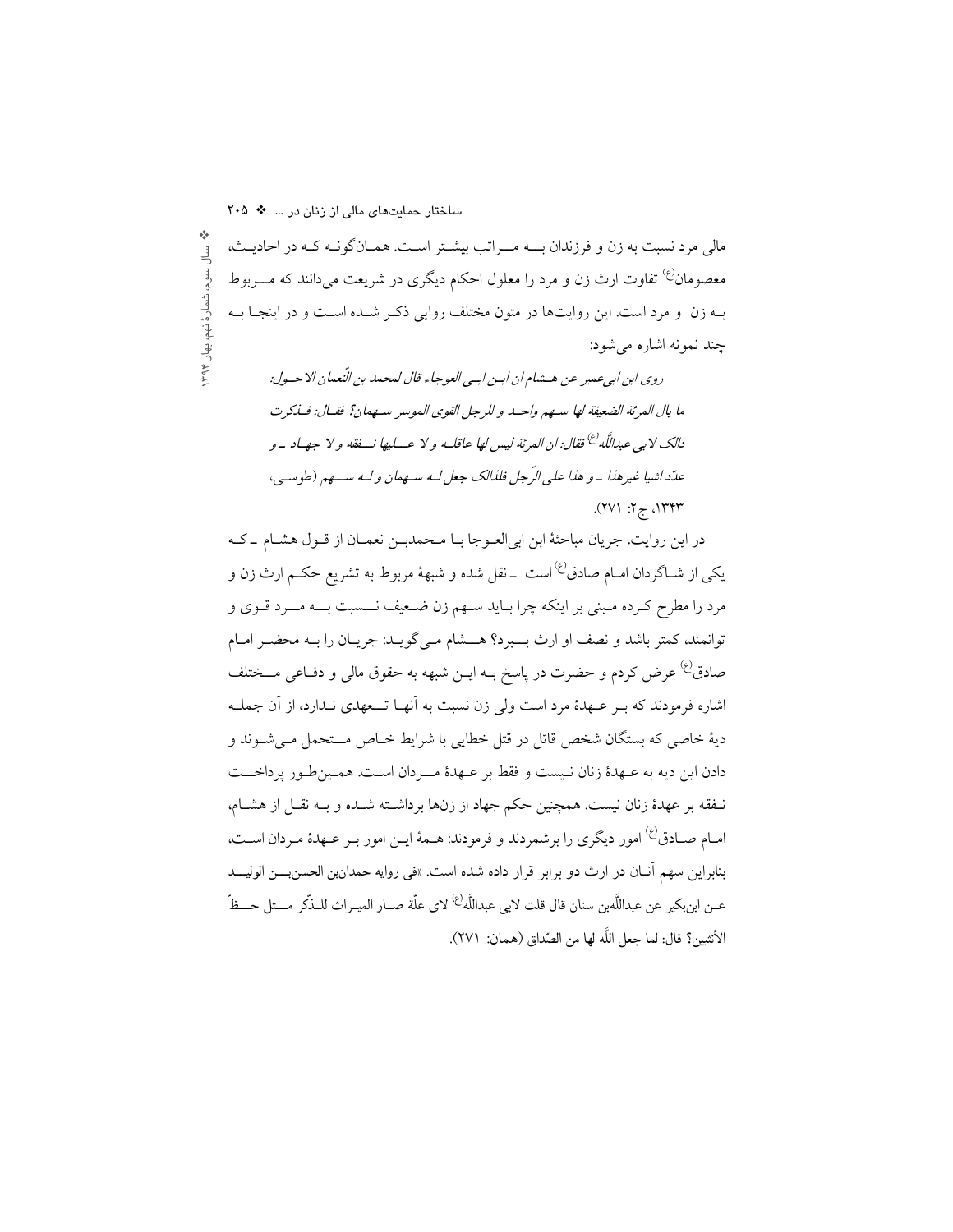۲۰۶ \* فرهنگ رضوی

در اين حديث نيز مانند حديث قـبلي، علت بيشتر بودن سـهم ارث مـرد نسـبت بــه زن، مسئلهٔ مهریه برای بانوان بیان شده است. «كتب الرضا<sup>(ع)</sup> الى محمد بن سنان فيما كتب من جــواب مــسائله: عــلّة اعطاء النّساء نصف مــا يعطــي الرِّجال من الميراث لأنَّ المرأة اذا تـزوَّجت اخــذت و الرِّجل يعطي فلذالك وفَّر على الرِّجال» (صــدوق،  $*$   $P571: 1779$ .

امام هشتم<sup>(ع)</sup> در پاسخ به محمدبن ســنان راجــع بــه تفاوت ارث زن و مرد، یکی از علــل را تعهد و التزام مردان به پرداخت مهریه ذکر فـــرمودند کــــه مــرد از ایــــن راه، ثروتـــی را از دست می دهد و زن با استحقاق مهر، ثروتی را بهدست می آورد، پس برای تعادل ثـــروت در دست زن و مـرد، سهم ارث زن کمتر از مرد است. البته علت دیگری نیز برای تفـاوت ارث زن و مـرد ذکـر شده که تعهد پرداخت نفقه و هزینههای زندگی از سـوی مـردان اسـت، در حالی که این هـزینهها بـر عهدهٔ زنان نیست، لذا مرد سهم بیشتری از ارث دارد.

برخي ضمن استناد به اين حديث معتقدند كه از نظر اسلام مهر و نـفقه «عـلت» اسـت و وضع ارثی زن «معلول». این نکته مـطلبی نـیست کـه تـازه ابراز شده بـاشد، در عین اینکـه در نظام حقوقی اسلام در اغلب موارد برای زن ارث کمتری بــه نســبت مــرد در نظــر گرفتــه شده است؛ امّا این مسئله اصل کـلی و عام نیست، بلکه مواردی نیز مفروض است که سـهم زن و مرد از ارث مساوی یا برای زن سهم بیشتری در نظر گرفته شده است، بـهعنـوان مثـال زن در دو مورد مطابق با سهم مرد از ارث برخوردار می شود:

الف. پدر و مادر میت: در صورتی کـه میت فرزند داشته باشـد سـهم ارث پـدر و مـادر میت مساوی است و سـهم پدر در ایـن خصوص از سهم مادر بیشتر نیست.

ب. کلالهٔ مادری: یعنی برادر و خواهر مادری میت به اندازهٔ مســاوی ارث مـــی برنــد نــه متفاوت، بهطوریکه خواهر مادری میت معادل سهم برادر مادری مـیت ارث میبرد نه کمتـر از آن.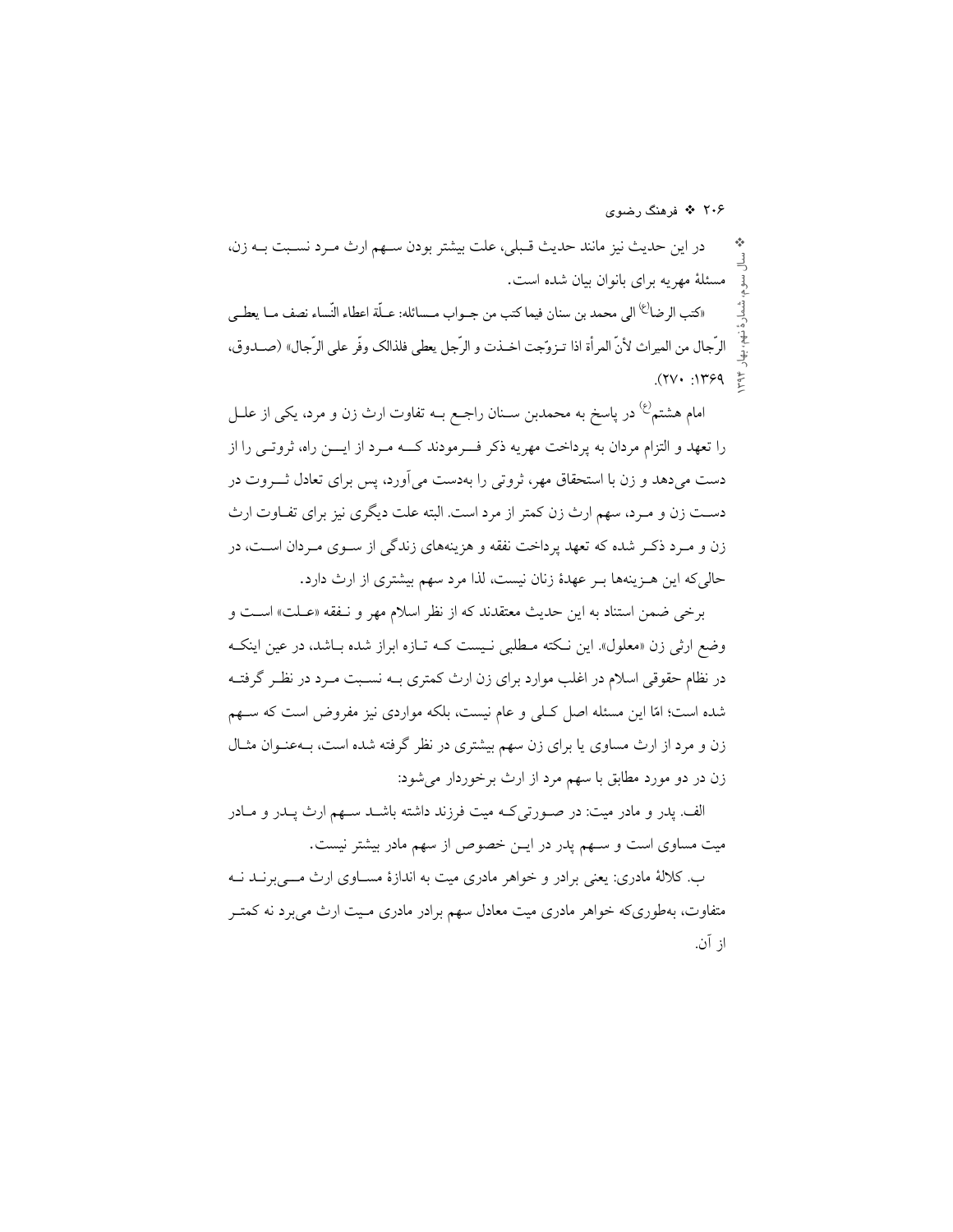ساختار حمایتهای مالی از زنان در ... \* ٢٠٧

همچنین در فروض زیر سهم بیشتری از ارث برای زن به نسبت مرد در نظر گرفته شــده 긬 است. بهعنوان مثال موردی که میت نیز غیر از یدر و دختر، وارث دیگر نداشته باشد کـه در شمارهٔ نهم، بهار اینجا پدر یکششم ارث می برد و دختر بیش از آن یعنی یـکدوم و نیـز مـوردی کـه میـت دارای نوه باشد و فرزندان او در زمان حیات وی مرده باشند، در اینجـا نــوهٔ پســــری ســــهم ارث پسر را مي برد و نوهٔ دختري سهم ارث دختر را «نصيب من يتقرّب بالميّت» يعنــي اگــر نــوهٔ يسري دختر باشد و نوهٔ دختري پسر باشد، در ايـنحـال آن دختـر دو برابـر ايـن پسـر ارث مي برد، گرچه مـنشأ ايــن تفاوت همان تفاوت ارث دختر و پسر است....

ازجمله راههای دیگری که برای بهرهمند شدن زن از ترکه بهصورت مسـاوی یـا بیشـتر میتوان در نظر گرفت، وصیت و شروط ضمن عقد نکاح اسـت، بــه ایــن معنــا کــه پــدر و شوهر می توانند از راه وصیت تـا مـرز ثلث ترکهٔ خود را بـه سـود دختـر یـا همسـر خـود وصیت کنند یا زن هـنگام عــقد ازدواج، بهعنوان شرایط ضمن عقد، برخــی امتیازهــای مــالی را برای خود شرط کند.

#### ۲. دیهٔ نقص عضو و رعایت مصلحت اقتصادی زن

دیه در اصطلاح به مـالی گـفته مـیشود کـه در اثـر ارتکاب جنایت بـر جـان یـا کمتـر از آن ٰ واجب میشود، اعم از اینکه مقدار آن در شرع معین باشد یا نباشد. هر چـــند بـــعضاً بـر جنايت بر نفس و جان، ديه اطلاق مـي شود و بـر جـنايت بـر كــمتر از جـــان، ارش و حكومت اطلاق مي شود (نجفي، بي تا، ج۴۳: ۲).

در مبان*ی تکملةالمنهاج* آمده: «دیه، مال<sub>ی</sub> است که در صورت وقــوع جنایــت بــر نفــس یــا اعضاي بدن يا ايراد جرح بايد ادا شود» (خويبي، بي تا، ج ٢: ١٨۶).

به هر حال نباید از نظر دور داشت که از منظر حقوقی در مورد ماهیت دیه مبنی بر اینک اّیا می توان بر اّن اطـلاق خســارت یــا مجــازت کــرد، نظرهــای متفــاوتی از ســوی فقهــا و

٠. جراحتهای وارد براعضای بدن.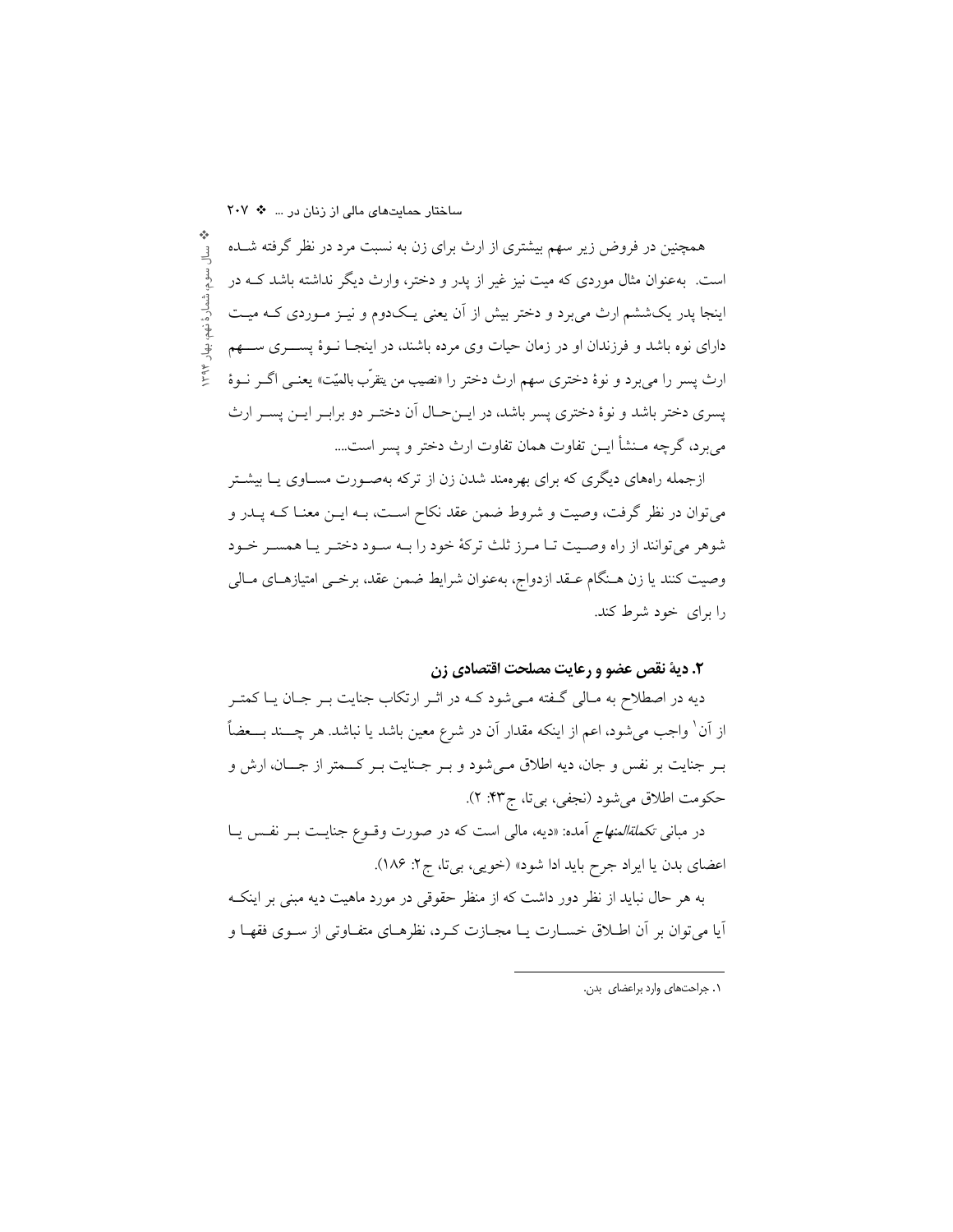به حقوقدانان ٰ مطرح شده است و در این بین، برخی معتقد بــه ماهیــت تلفیقــی دیــه هســتند، يعني ديه بهطور كامل، مطابق جزاي مالي است و نــه خســارت مــدني، لـذا ديــه جنبــههــاي مجازات و خسارت به خود میگیرد تا هم، مانع از ارتکـاب قتـل و جـرح و اتـلاف مـال و جان دیگران شود و هم، ضررهای زیانی که بـه شـاکی وارد شـده اسـت نیـز جبـران شـود. حٌ ٍ درواقع دیدگاه تلفیقی نسبت به دو دیدگاه دیگر از قوت بیشتری برخوردار است. <sup>۲</sup>

هر دو چهرهٔ جزایی و مدنی در ماهیت دیه بـهنـوعی مشــاهده اسـت؛ امّـا در خصــوص ميزان ديه بيشتر فقهاي اماميه و اهل سنّت معتقدند ديهٔ زن نصف ديهٔ مـرد اســـت. بــهعنـوان مثال صاحب *جواهر* در این زمینه می نویسد: از دیدگاه روایتها، شکی در ایــن بـــاب کـــه ديهٔ زن نصف ديهٔ مرد است، وجود ندارد و تفاوتي ميان قتل عمد و شـبهعــمد يــا خــطاي محض نيست، بلكه اجماع منقول و محصل بر اين امر ثابت است (نجفي، بي تا، ج ۴۳: ۳۲).

مادهٔ ۳۰۰ قانون مجازات اسلامی نـیز بــه پیــروی از فقه امامیه اعلام داشته اســت: «دیــهٔ قتل زن مسلمان، خواه عمدي خواه غيرعمدي، نصف ديهٔ مرد مـــسلمان اســـت» و در مــادهٔ ۳۰۱ همان قانون نیز تصریح شده: «دیهٔ زن و مرد یکسان است تا وقتی کـه مقـدار دیــه بـــه ثَّـلَّتْ ديهٔ كامل برسد. در آن صورت، ديهٔ زن نصف ديهٔ مرد است.»

در روايتي از حضرت رضا<sup>رع)</sup> در خصوص ميزان ديه چنين بيان شده است:

والدية فبي النيفس دينار عشرة الآ ف درهم، أو مأتة من الأبيل،على حسب أهيلاً ديه. إن كانوا من أهل العين ألف ديناراً و إن كانوا من أهل الورق فعشـرة الآف درهـم و إن كانوا من أهل الإبل فماً ته من الإبل؛ ديهٔ نفس هزار دينار يــا ١٠ هـزار درهــم يــا ۱۰۰ شتر است که هرکس باید برحسب آنچه که دارا است، بیه دازد. اگیر بیا طیلا سروکار دارند هزار دینار، اگر اهل نقره هستند ۱۰ هزار درهم و چنانچه بـــا شـــتر سروكار دارند ۱۰۰ شتر (نوري،۱۴۰۸ق/۱۹۸۸م: ۲۹۶).

١. رک؛ قانون مجازات اسلامی در آیینهٔ آراء دیوان عالی کشور.

٢. رأى وحدت روية شمارة ٥۶٣– ٧٠/٣/٢٨ مندرج در مجموعة قوانين سال ١٣٧٠: ٢۶٣.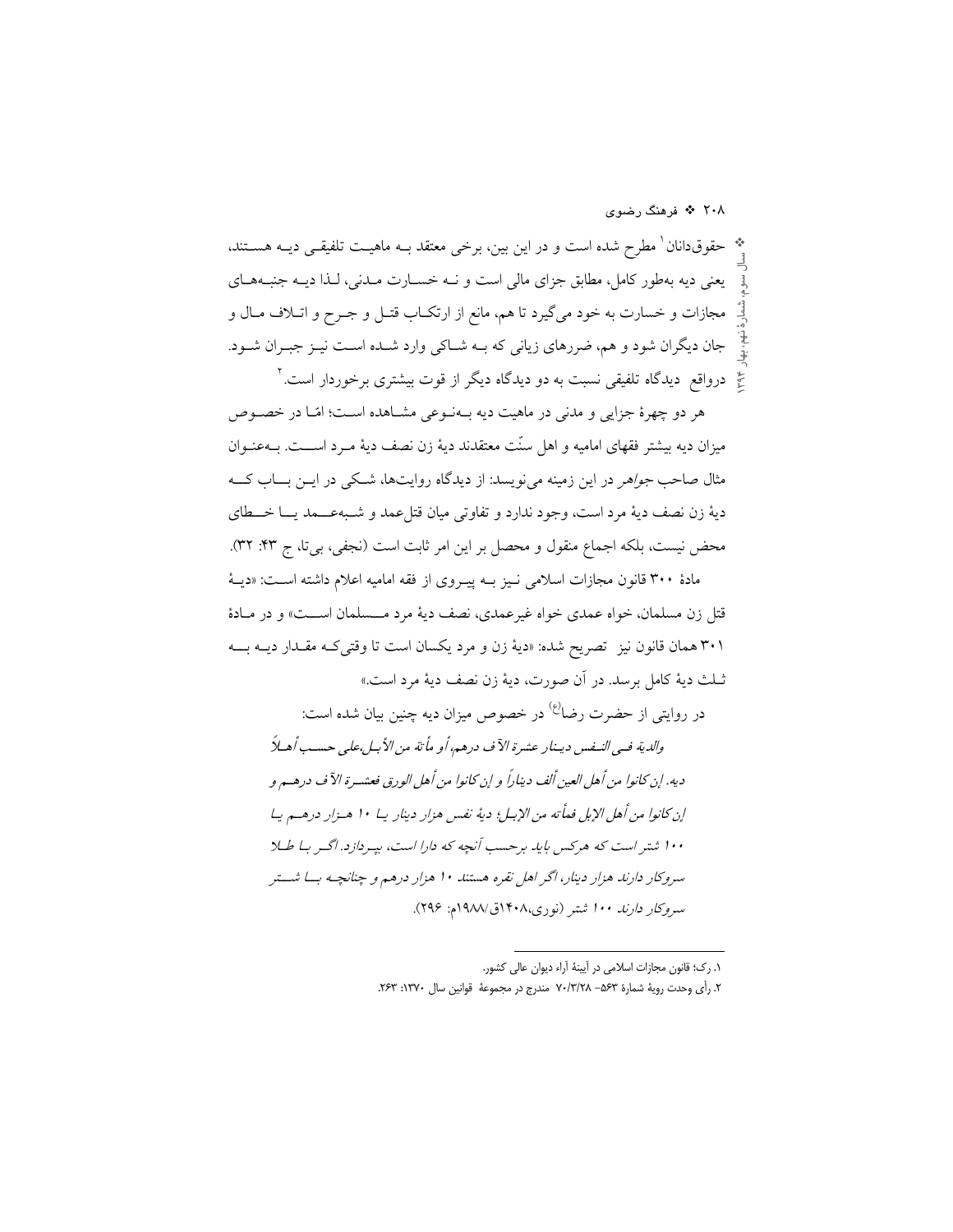ساختار حمایتهای مالی از زنان در ... \* ٢٠٩ نباید از نظر دور داشت، با توجـه بـه اینکـه محـور و بنـای اصـلی ایـن مقالـه بـر بیـان  $\frac{1}{2}$ اسوم، شمارهٔ نهم، بهار ۱۳۹۴ حمایتهای مالی اسلام از زنان ترسیم شده، مسلماً دیــه در معنــای عــامی را کــه در مقدمــهٔ بحث مطرح شد نمي توان بهعنوان يكي از مصاديق حمايتهاي مـالي از زنـان دانسـت، بـا توجه به اين نكته كه جاني در بحث قتل خطايي يا شبهعمد مكلف به يرداخت ديه در قبـال خانوادهٔ ً مقتول خواهد بود و نمی توان در آن منفعتی را برای مقتول در نظر گرفت، بنــابراین ضروري است كمي اين دايره محصورتر شده و تنها به بحث از ديهٔ نقص عضو و جراحت وارده بر مجنیعلیه بسنده کرد. همچنانکه در مقدمهٔ بحث مطرح شد، به اجماع فقهای شـیعه و سنّت، ديهٔ زن نصف ديهٔ مرد است ٰ؛ امّا ديهٔ زن و مـرد در كمتـر از يـكـســوم (ثلــث) بــا یکدیگر برابر است، کیعنی اگر جراحت یا صدمهای که بر مرد یا زن وارد شده اسـت، کمتـر از یکسوم دیهٔ کامل باشد، دیهٔ مرد و زن تفاوتی ندارد. مثلاً اگر کسی یک انگشت مـرد یــا زن را قطع کند، دیهٔ آنها برابر خواهد بـود، قطـع دو و ســه انگشــت نیــز چنــین اســت. هــر جراحت ديگري هم كه ديهٔ آن كمتر از يكسوم ديهٔ كامل باشد، همين طور است.

قول مشهور فقهای امامیه نیز بر این اصل استوار است کـه تــا زمــانی کــه دیــهٔ عضــو یــا جراحت به یکسوم کامل مرد نرسیده باشد، زن و مـرد بـهطـور مسـاوی در برابـر یکـدیگر قصاص مي شوند.

امام خميني <sup>(ره)</sup> در اينباره مي فرمايند:

زن و مرد در ديهٔ اعضا و جراحتها با هم مساويند، البته تا زماني كـه جراحـت زن به یکسوم نرسیده است. زیرا زمانی که جراحت به این حد رسید، زن در دیه و قصاص نصف مرد است.... و در اعضا و جراحتها مرد به نفسع زن و زن بـه نفسع مرد قصاص می شود، بدون آنکه لازم باشد چیزی برگردانده شود تا زمـانیکـه بـه یک سوم نرسد (۱۳۶۸، ج۲: ۵۰۲).

١. مادة ٣٠٠ قانون مجازات اسلامي.

٢. مادة ٣٠١ قانون مجازات اسلامي.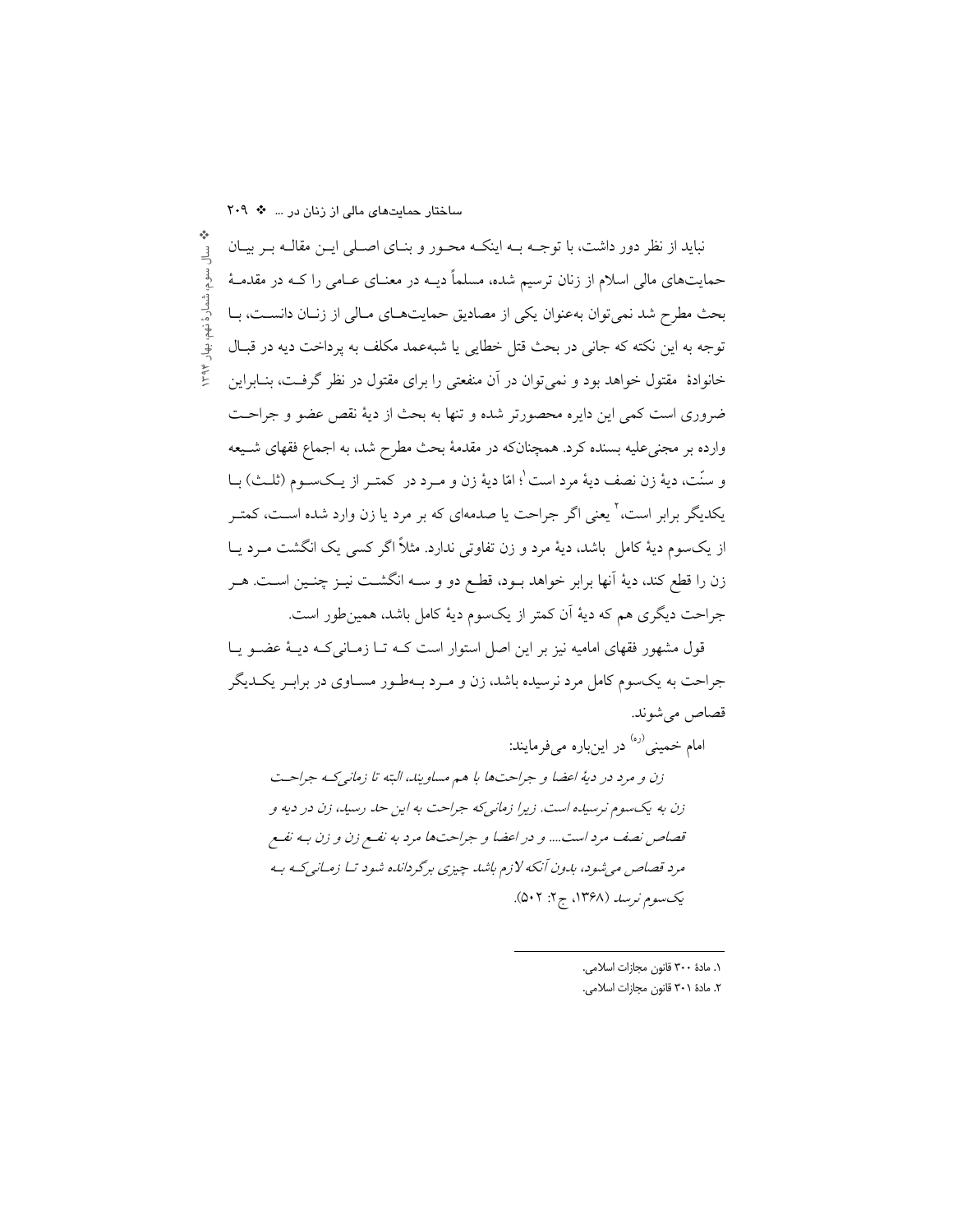۲۱۰ \* فرهنگ رضوی

نمونهٔ دیگر از توجه به حفظ مصلحت اقتصـادی زن در بحـث از پرداخـت دیــهٔ نقـص عضو، در تفاوت ديهٔ موي سر مرد و زن مشهود است. کسی که از روی قصد یا بهخاطر سهل انگاری و هر دلیل دیگری، کــاری کنــد کــه مــوی سر مردی کنده شود یا بریزد، چنانکه دیگر نروید، بهنظر مشهور فقها باید دیهٔ کامـل بپــردازد حٌ و اگر دوباره بروید، باید جریمه بپردازد (نجفی، بیتا، ج ۴۳: ۱۷۲\_۱۶۹).

بهنظر برخی از فقها اگر موی سر زنی به همان دلایل کنده شود یـا بریــزد، اگــر پــس از مدتی بروید، دیهٔ اَن به اندازهٔ مهریهٔ زنان همتای اوست و اگـر هرگـز نرویـد دیـهٔ اَن کامـل است يعني هزار مثقال طلا (همان: ١٧۴).

چنانکه ملاحظه میشود، چون اهمیت موی سر زنان بیشتر است، دیـهٔ آن نیــز در مــورد زنان بیشتر است، ازاین٫رو اگر موی ریختهشده نروید، بهنظـر مشـهور، دیــهٔ زن و مــرد برابـر است، ولي بهنظر برخي از فقهاي بزرگ، ديهٔ مرد در ايـن مـورد ١٠٠ دينـار طـلا اسـت، در حالي كه ديهٔ زن هزار دينار طلاست. در هر صورت يا ديهٔ آنها برابر است يا ديهٔ زن ۱۰ براب ديهٔ مرد است و اگر موي ريختهشده برويد، ديهٔ مرد جريمه (ارش) است، ولي ديهٔ زن، يـک مهريهٔ كامل (چندين برابر ديهٔ مرد) است. بهعلاوه بر اساس حقى كه اسلام بـراي اوليــاي دم قرار داده، دختر در خانهٔ پدر یا همسر در خانهٔ شوهر میٍتوانند بر اساس سـهم ارث خــود از دىه مطالبه كنند (همان).

#### مالکیتھای حمایتی

### ٠. مهريه، عاملي در تعديل روابط زوجين

مهریه یا صداق، یکی دیگر از امتیازهای در نظر گرفتهشده بـرای زنـان در نظـام حقــوقی اسلام است. درواقع فلسفهٔ تعیین مهر از نگاه اسلام، تنها جنبهٔ مادی و اقتصادی نبـوده، بلکـه بیان ابعاد معنوی و تربیتی لطیفی بر مبنای محبت و عشق در راستای تحکیم نظـام خــانواده است. رابطهٔ مهر با تمکین زن را نمیٍ توان با رابطهٔ عــوض و معــوض، در قراردادهــای مــالی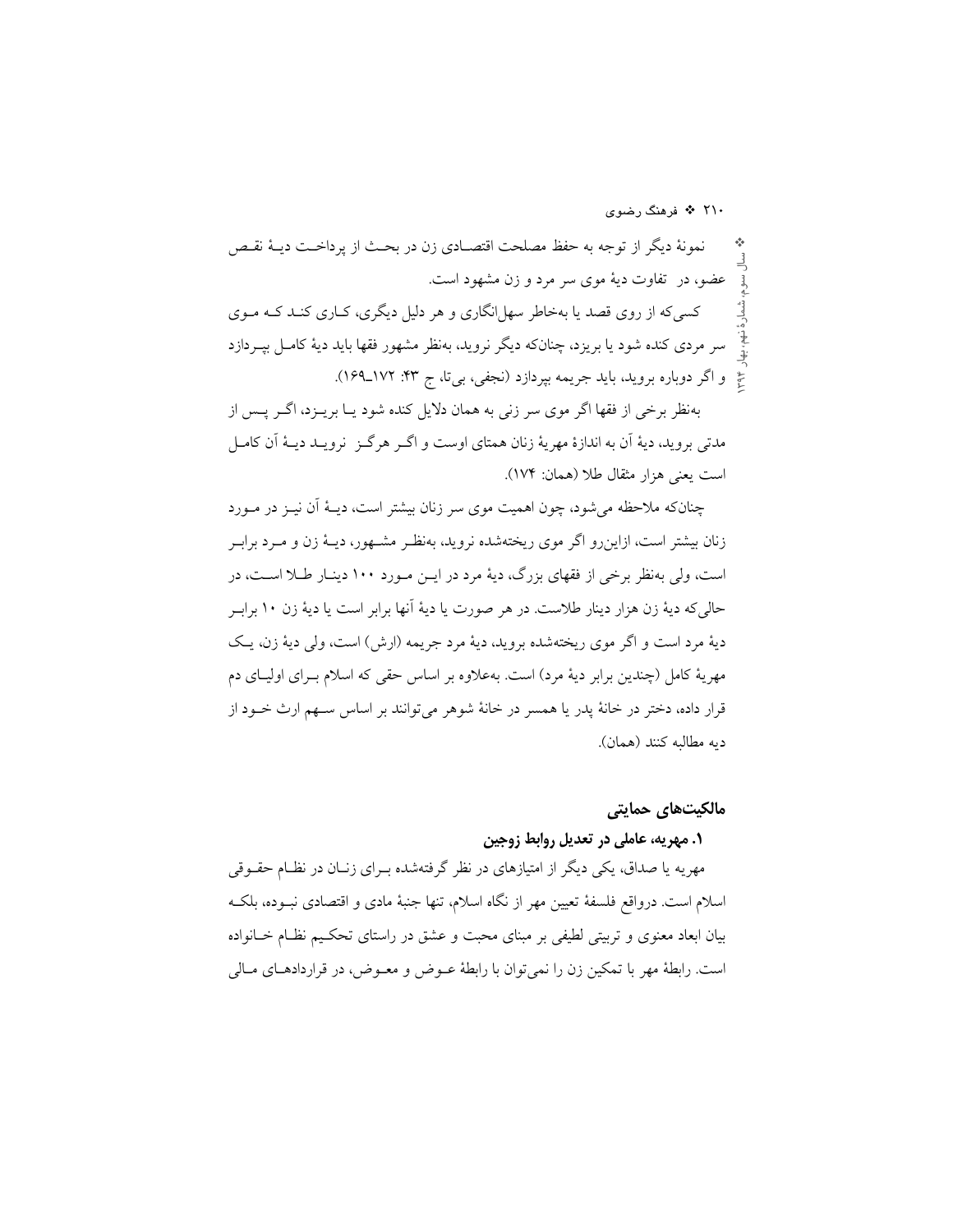قیاس کرد. درواقع تعیین مهریه برای زن، معاملــه و دادوســتدی نیســت کــه زن، فروشــنده و  $\frac{1}{2}$ سوم، شمارهٔ نهم، بهار ۱۳۹۴ مرد، خریدار باشد و هر کدام ملزم به رد و بـدل در عــوض و معــوض باشــند. زن در برابــر دریافت مهریه، خود را نمیفروشد، بلکه با مرد پیمانی می بندد که اثر قهری آن، التزام مرد بــه پرداخت مهر و تکلیف زن به تمکین اوست. به همین جهت است که با فسخ و بطلان مهـر، عقد نکاح از بین نمی رود و زن از انجام وظایفی کـه بـر عهـدهٔ اوسـت بـری نخواهـد شـد. درواقع تعیین مهریه در امر نکاح، تدبیری ماهرانه است که در متن خلقـت و آفــرینش بــرای تعدیل روابط زن و مرد و پیوند آنها با یکدیگر بهکار رفته است (مطهری، ۱۳۸۵: ۱۸۳).

در نظر فقهای امامیه، مهر اَن چیزی است که به ملکیت درمی اَید، اگرچه کم باشــد. البتــه آن چيز بايد ماليت داشته باشد، خواه عين باشد يا منفعت (شهيدثاني، بي تا: ٨۶).

با توجه به مطالب بيانشده مي توان گفت فقهـا اتفــاق نظـر دارنــد كــه عـين يــا منفعــت، میتواند موضوع مهر قرار داده شود، امّا در خصوص اینکه آیا میتوان حقوق قابـل انتقــال و دارای ارزش مالی را نیز بهعنوان مهریه تعیین کرد، اختلاف نظر دارند.

برخی بر این عقیدهاند که روایت «مَا تَرَاضَى عَلَیْـهِ النّــاس» بــهعنــوان یکــی از مســتندها در خصوص اثبات مهريه،' عام است، بنابراين، شامل حقوق نيز مي شود (انصاري، ١٢١۵ق: ٢٥۵).

برخی دیگر بر این نظر اشکال گرفته و معتقدند «مَا تَرَاضَــی عَلَیْــهِ النّــاس» از نظــر قلــت و کثرت مورد نظر است، نه از این جهت که هر چه را بخواهند می توانند بهعنوان مهریــه قــرار دهند(نجفي، بي تا: ۵۴۵).

درواقع روایت بر این دلالت دارد: «ما تَرَاضَى عَلَيهِ النّاس مِـن كَثيـر أو قَليـل». لــذا بــا وجــود قرينهٔ كثير و قليل، فهميده مي شود كه مراد از آن مال است نه حق بنـابراين، مهـر بايــد مــال باشد. امّا آن مال، از نظر قلت و كثرت به رضـايت و توافــق طـرفين برمــي گــردد (انصــاري، ۱۴۱۵ق: ۲۵۵؛ موسویخمینی، ۱۳۶۸، ج۳. ۳۶۵).

١. «اَلصِّداقُ ما تَراضِيا عَلَيهِ مِن قَليل اَو كَثير فَهُوَ الصِّداق؛ مهريه أن است كه بر أن تراضى كنند چه كم چه زياد، پـس أن مهـر است» (كليني، ١٣٧۵).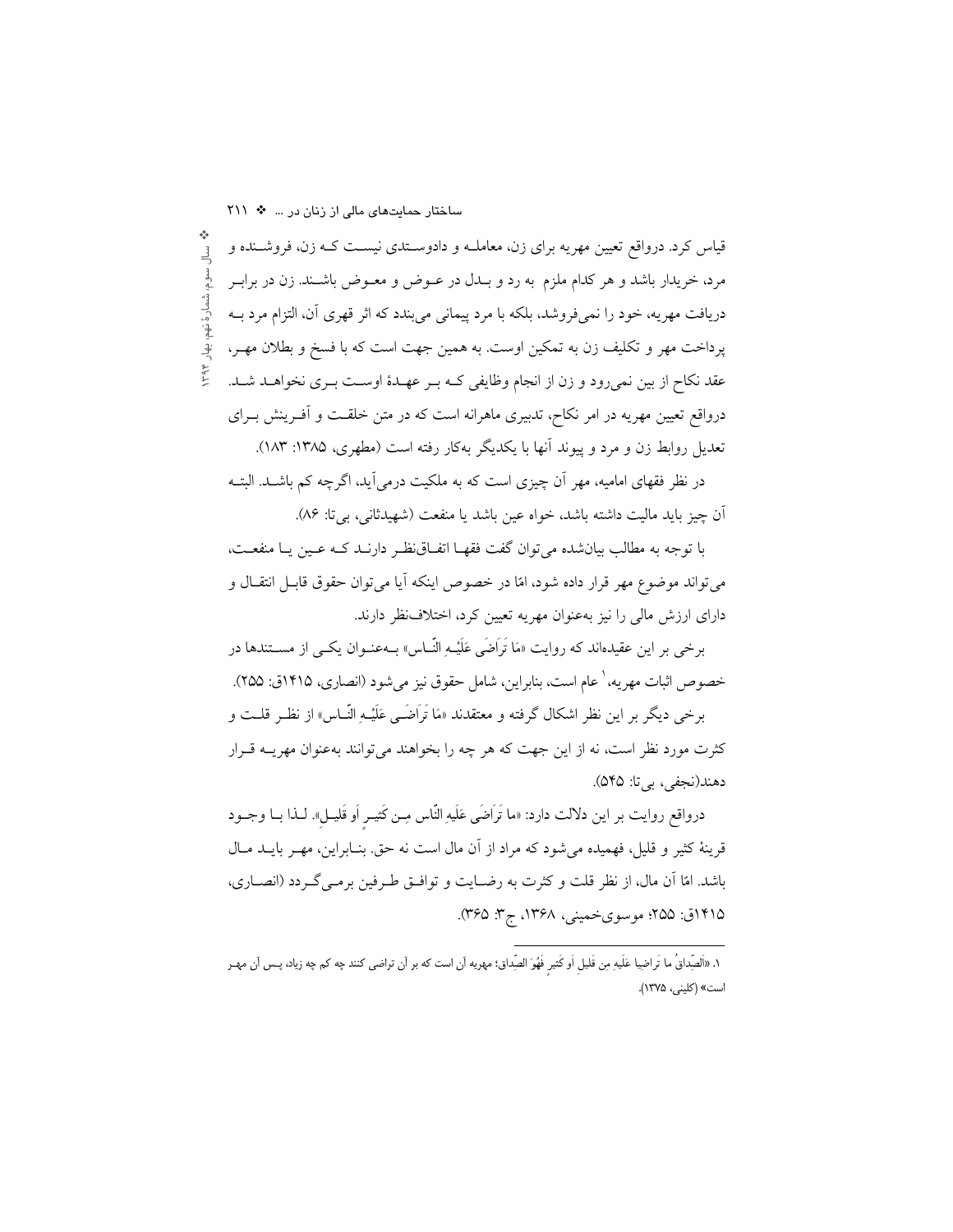امّا قانون مدنی ایران تعریفی از مهریه ارائــه نــداده اسـت. ولــی در کتــابهــای حقــوقی، مهریه، توافق مالی زن و مرد، در نکاح دائم و موقت تعریف شده که ایجاد حق بـرای زوجــه و تکلیف برای زوج در تأدیه و پرداخـت اَن مـیکنـد، بــا توجــه بــه ایــن نکتــه کــه مهریــه عندالمطالبه است (زمانی درمزاری، ۱۳۸۷: ۷۹).

به هر حال به تجويز مادهٔ ۱۰۷۸ قانون مدنی، هر چيزي را كه ماليت داشته و قابل تملك باشد می توان به عنوان مهریه قرار داد. البته لازم است مهریه برای طرفین معلوم و معین باشـد. تعيين أن به تراضى طرفين بوده و ممكن است اختيار تعيين مهريه به شخص سوم، شوهر يــا زن داده شود (کاتوزیان، ۱۳۸۷: ۱۳۹).

در مادهٔ ۱۰۷۸ قانون مدنی آمده است: «مهریه عبارت است از مالی که بـه مناسـبت عقــد نکاح، مرد ملزم به دادن أن به زن است.»

الزام مربوط به تملیک مهر، ناشی از حکم قانون است و ریشهٔ قراردادی ندارد. بــه همــین جهت، سکوت دو طرف در عقد و حتى توافق بر اينكه زن مستحق مهـر نباشـد، نمـى توانـد تکلیف مرد را در این زمینه از بین ببرد. درست است که انعقاد نکاح به تراضی طرفین اسـت ولی آثار آنرا زن و شوهر بهوجود نمیآورند. همینکه زن و مرد، با پیوند زناشویی موافقت کردند، در وضع ویژهای قرار میگیرند کـه بـهناچـار آثـار و نتـایج آن(ا متحمـل مـیشـوند. بنابراین مهریه نوعی الزام قانونی است که بر مرد تحمیل میشود و فقط زوجین می تواننـد هنگام بستن عقد یا پس از آن، مقدار مهریه را به تراضی معین سازند.

در قانون مدنی به تأسی از فقه شیعه از چهار نوع مهر نام برده شده است:

۱. مهرالمسمى؛ ميزان اين مهريه هنگام عقد نكاح معين بــوده و از آن نــام بــرده شــده يــا اینکه تعیین آن به عهدهٔ شخص سومی نهاده شده است (جعفریلنگرودی، ۱۳۸۶: ۷۰۲).

٢. مهرالسنه؛ در لمعه در خصوص مهرالسنه آمده است: اگر مرد، زن را بــه کتــاب خــدا و سنّت پیامبر<sup>(ص)</sup> تزویج کند، مهریهٔ او ۵۰۰ درهم بــوده کــه قیمــت آن متناســب بــا ۵۰ دینــار تعبين شده است (شهيد اول، ١٣۶٩: ٢٧٧).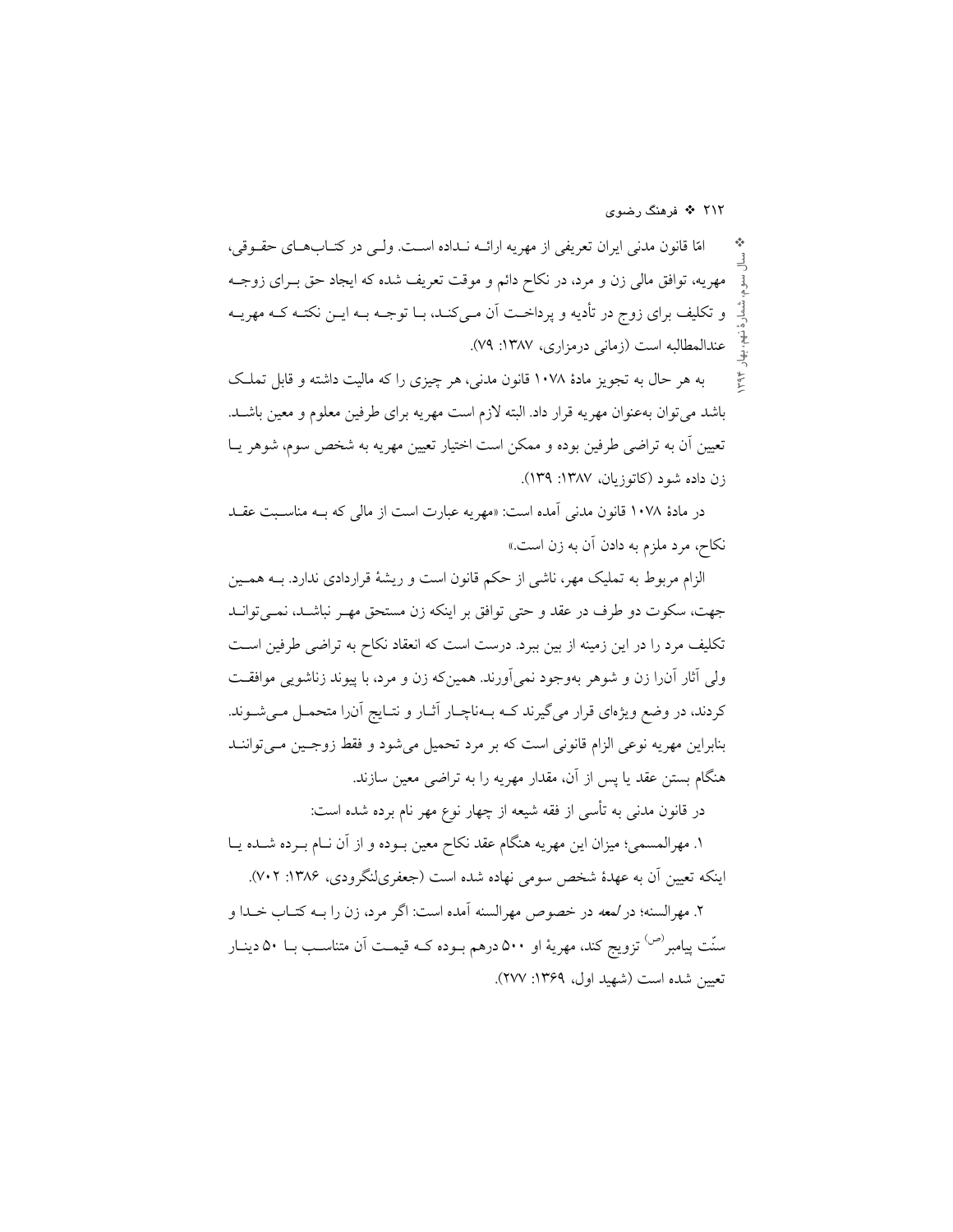ساختار حمایتهای مالی از زنان در ... \* ٢١٣

همچنین از حضرت رضا<sup>(ع)</sup> روایتی وارد شده کـه هنگــام ازدواج تــلاش کنیــد مهریــه از  $\frac{1}{2}$ ، سىوم، شىمار ة نهم، بهار ١٣٩٣. مهرالسنه تجاوز نکند و آن ۵۰۰ درهم است. پس رسول خدا<sup>(ص)</sup> به همین مهریــه دیگــران را به نکاح درمیآوردند و خود نیز با همین مهریه بـا زنانشـان ازدواج کردنـد (محـدثنـوری،  $(51.77)$ 

٣. مهرالمتعه؛ در مادهٔ ١٠٩٣ قانون مدنی آمده است: هر گاه مهر در عقد ذکر نشده باشـد و شوهر قبل از نزديكي، زن خود را طلاق دهد، او مستحق مهرالمتعه است و اگر بعــد از آن طلاق دهد، مستحق مهرالمثل خواهد بود.

۴. مهرالمثل: مقصود مهري است كه به موجب قـرارداد تعيـين نشـده، بلكـه بـر حسـب عرف عادي و با توجه به وضع زن از لحاظ سن، زيبايي، تحصيلات، موقعيت خـانوادگي و اجتماعی و با در نظر گرفتن مقتضیات زمان و مکان معین میشود. مادهٔ ۱۰۹۱ قـانون مــدنی در این خصوص مقرر داشته است: «برای تعیین مهرالمثـل بایـد حـال زن، حیثیـت، شـرافت خانوادگی و سایر صفات و وضعیت او نسبت به اماثل، اقران و اقــارب و همچنــین معمــول محل و… در نظر گرفته شود.»

به هر حال مهريه نيز همچون ساير مباحث حقوقي در نهـاد حقـوقي اسـلام، مسـتند بـه آیات<sub>ی</sub> از *قرآن کریم و* روایتهای اهل بیت<sup>(ع)</sup> است که این مسئله بهعنوان راهنمای قانون *گ*ـذار در امر تقنين موجب ثبات و ضابطهمند بودن اين ساختار حقوقي است.

ازجمله مستندهای قرآنی در خصوص مهریه می توان به آیات زیر اشاره کرد: لاَّ جُنَاحَ عَلَيْكُمْ إِن طَلَّقْتُم النِّسَاء مَا لَمْ تَعَسُّوهُنَّ أَوْ تَفْرِضُواْ لَهُنَّ فَريضَةً وَمَتُّعُوهُنَّ عَلَى الْعُوسِع قْدَرُهُ وَعَلَى ٱلْمُقْتِرِ قَدْرُهُ مَنَاعًا بِٱلْمَعْرُوفِ حَقًّا عَلَى ٱلْمُعْسِنِينَ؛ اكحر زنان را مادامى كبه بسا أنسان نزدیکی نکرده و بر ایشان مهری [نیز] معین نکردهاید طلاق گویید، بر شـما گنــاهی نيست و آنان را بهطور پسنديده بهنوعي بهره مند كنيد، توانگر به اندازهٔ [توان] خـود و تنگلست به اندازهٔ [وسع] خود [این کاری است] شایستهٔ نیکوکاران (بقره/ ۲۳۶).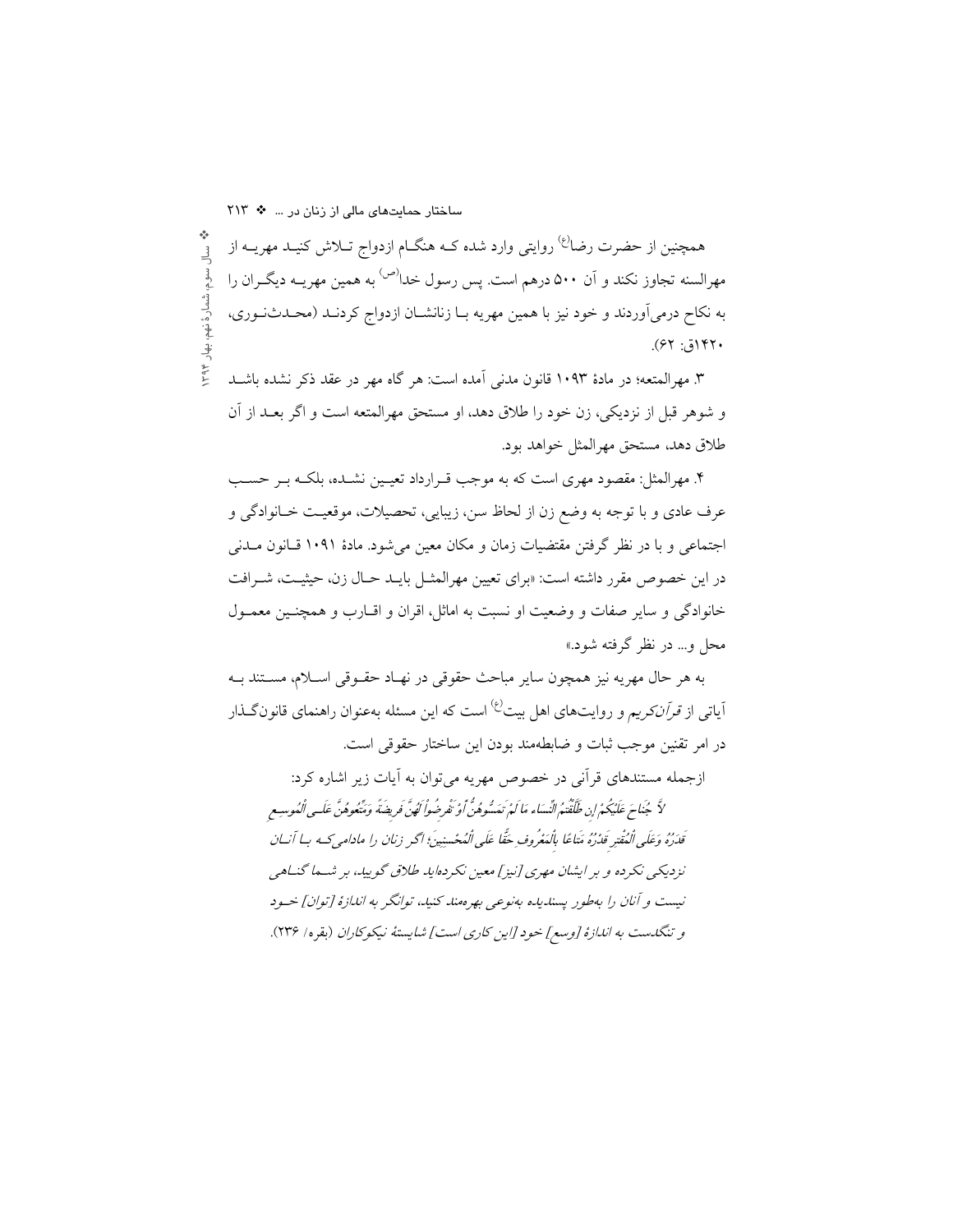۲۱۴ \* فرهنگ رضوی

بهار ۲۹۴

«وَآتُواْ النَّسَاء صَدُقَاتِهِنَّ نِحْلَةً فَإِن طِبْنَ لَكُمْ عَن شَيْءٍ مِّنْهُ نَفْسًا فَكُلُوهُ هَنِيئًــا مَّريئًــا؛ و مهــر زنــان را ÷ بهعنوان هدیهای از روی طیبخاطر به ایشان بدهید و اگر به میل خودشان چیزی از آن را بـه شما واگذاشتند آن را حلال و گوارا بخورید» (نسا/ ۴).

مَا أَيْمَا ٱلَّذِينَ آمَنُواْ لاَ يَحِلُّ كَجُدْ أَن تَدُّبُواْ النِّسَاء كَهُ هَيا وَلاَ تَعْضُلُوهُنَّ لَيَسْدُهُواْ سَعْض مَيا آتُيْتُعُوهُنَّ إِلاَّ أَن يَأْتِينَ بِفَاحِشَة مُّبَيَّنَة وَعَاشرُوهُنَّ بِالْعَعُرُوفِ فَإِن كَرِهُتُهُ وهُنَّ فَعَسَـى أَن تَكْرَهُـواْ شَنْيًا وَيَجْعَلَ اللَّهُ فِيهِ خَيْراً كَثِيرًا؛ اي كسانيركه ايمان أوردهايا. ب<sub>ز</sub>اي شها حلال نيست كه زنان را به اکراه ارث برید و آنان را زیر فشار مگذارید تا بخشی از آنچه را به آنان دادهاید [از چنگشان به در] برید مگر آنکه مرتکب زشتکاری آشکاری شوند و ب آنها به شایستگی رفتار کنید و اگر از آنان خوشتان نیامله پس چه بسا چیـزی را خوش نمي داريد و خدا در آن مصلحت فراوان قرار مي دهد (نسا/ ١٩).

درواقع در *قرآنکریم* بهصراحت به لفظ مهریه اشاره نشده است، امّا متـرادف واژهٔ مهریــه در آیات مذکور بیان شده که می توان این آیـات را مهــمتـرین مبنـای اثبـات مهـر در نکـاح دانست. بهعنوان مثال در تفسیر آیهٔ چهارم سورهٔ نساء بر این نکته تأکیـد شـده کـه مهرهــای زنان را بهعنوان عطیهای از جانب خداوند به آنان بیردازید. چرا که خداونـد متعـال اسـتمتاع را بین زن و مرد ً مشترک قــرار داد و پــس از آن بــرای زن در مقابــل اســتمتاعی کــه از وی می شود مهری را به عهدهٔ زوج نهاده است، بنابراین، مهر، عطیـهای از جانـب خداونـد بـرای زنان محسوب مي شود (طبرسي، ۱۴۰۶ق: ۲۶۲).

درواقع آیات قرآنی تصریحشده در خصوص مهریه، تأکیدی بر این است که مهریه، حـق مالی زن بوده و مردان را از اعمال رفتار خشونتآمیز نسبت به زنان کـه منجـر بـه بخشـیدن مهر از سوی آنان شود نهی کرده است.

علاوه بر آیات مذکور، روایتهای زیادی نیز در بیان وجوب، میزان و نوع مهریه و زمــان ير داخت آن بيان شده است، بەنوعى كە تأثير اين روايتها در منابع قانونى چون قانون مــدنى کاملاً مشهود است، بهعنوان مثال در مادهٔ ۱۰۸۰ قانون مدنی، تعییین مهـر منـوط بـه تراضـی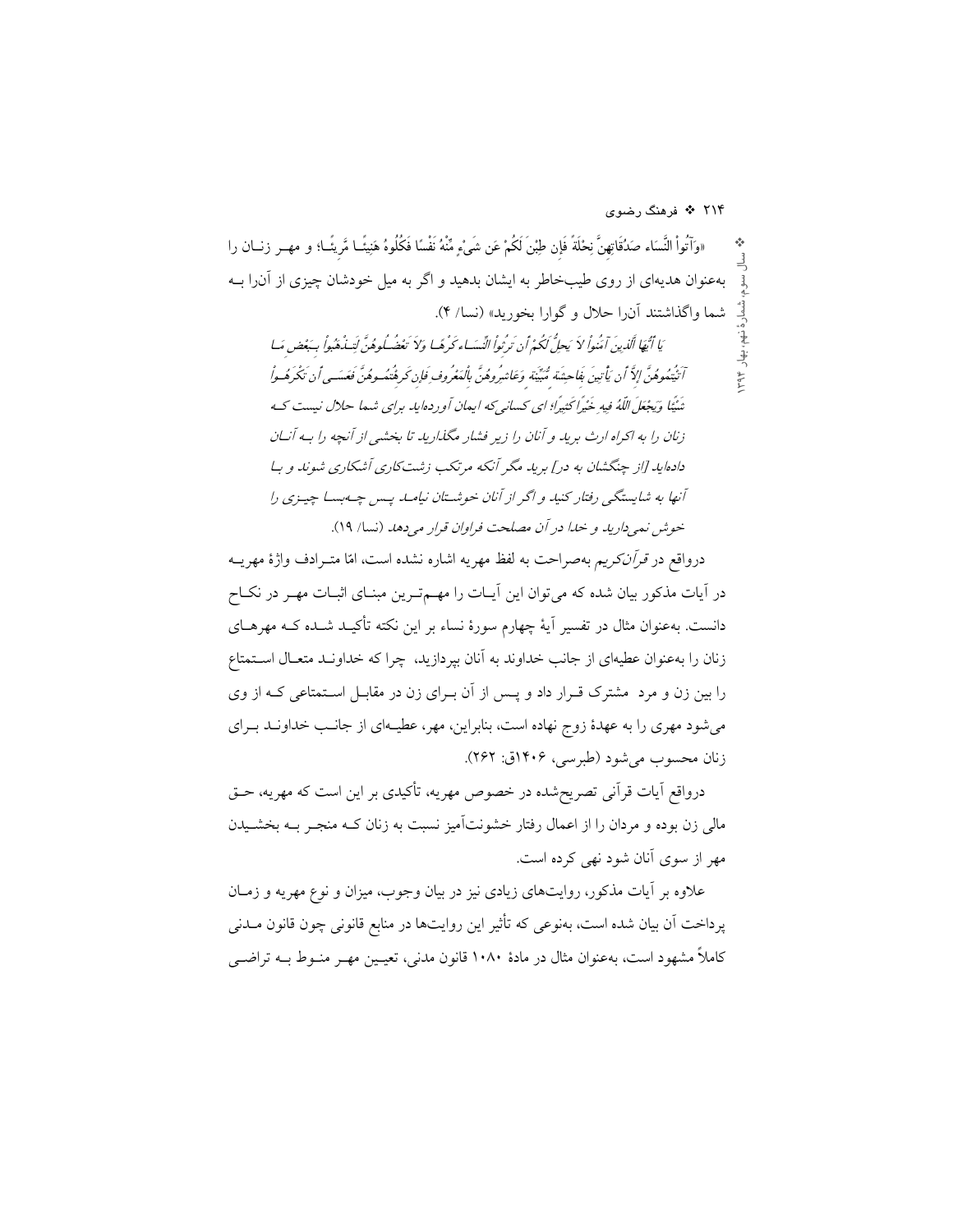طرفین بیان شده و این مطلب در روایتی از امــام محمــدباقر<sup>ع)</sup> نیــز مشــهود اســت: «صــداق،  $\frac{1}{2}$ ، سىم، شمار ة نهم، بهار ١٣٩٣. همان مقدار کم یا زیادی است که دو طرف بر آن سازش کنند» (کاتوزیان، ۱۳۸۷: ۳۶). در روایت دیگری از امام صادق<sup>(ع)</sup> دربارهٔ مردی سؤال شد که صداق همســرش را کمتــر از زنان دیگر تعیین کرده است، ایشـان فرمودنـد: «صـداق او هماننـد مهـر زنـان همسـانش

خواهد بود» (حرعاملي، ١٩١٢ق، ح ١١: ٣۵۶). با دقت در این روایت یی می بریم که مقصود حضرت از عبارت «مهر زنـان همسـانش».

مهرالمثل بوده است.

همچنین روایتهایی از امام رضا<sup>ع،</sup> در زمینهٔ مهریه بیان شده که برخــی از آنهــا بــهعلــت وضع حكم مهريه و بعضي نيز به جهت اجتماعي حكم مهريه توجه داشته اسـت (فضـــلالله،  $(709:17)$ 

در خصوص وجوب مهريه، روايتي از امام هشتم<sup>(ع)</sup> در *عيون اخبار الرضــا<sup>(ع)</sup> و علـــاللشــرايع* تحت اين مضمون بيان شده است: «علت اينكه مهر بر مـردان واجـب شـده ايـن اسـت كـه پرداخت هزینههای زن با مرد است. بهدرستی که زن نفس خود را میفروشد و مرد مشـتری است و همانا بيع صورت نمي يذيرد، مگر با يرداخت ثمن» (صدوق، ١٣٧٨: ١٨٨).

درواقع مقصود امام<sup>(ع)</sup> این بوده که عقد ازدواج، نوع<sub>ی</sub> معامله است که طـرفین، محبــت و عشق را در آن مبادله میکنند و تفسیر زن و مرد به فروشنده و مشتری، تشبیه معقولی است. درواقع مرد با قبول مهریه برای زن و اهدا به او، صـداقت و وفـاداری خــود را بــه زن ابــراز می کند. غالب روایتهایی که از حضرت رضا<sup>ع)</sup> پیرامون مهریه بیان شــده، پاســخ ایشــان بــه سؤالهایی است که در این زمینه پرسیده شده و با کمی دقت پی مـیبـریم کـه پاسـخهـای ایشان با نوع حکم هماهنگ است. بهعنوان مثال در روایت دیگری فرمودند:

خداوند عزوجل بر خود واجب ساخته است كه هـر مـؤمنى ١٠٠ بـار اللهكبـر، ۱۰۰ بار سبحانالله، ۱۰۰ بار الحمالله، ۱۰۰ بـار لاالـ1⁄4الله و ۱۰۰ بـار صـلوات بـر پيامبر<sup>(ص)</sup> بگوي*د و «اللهمّ ذوّجنى من الحُسود العَسين» بسر ذبسان آو*ده، زمينـهُ ازدواج او را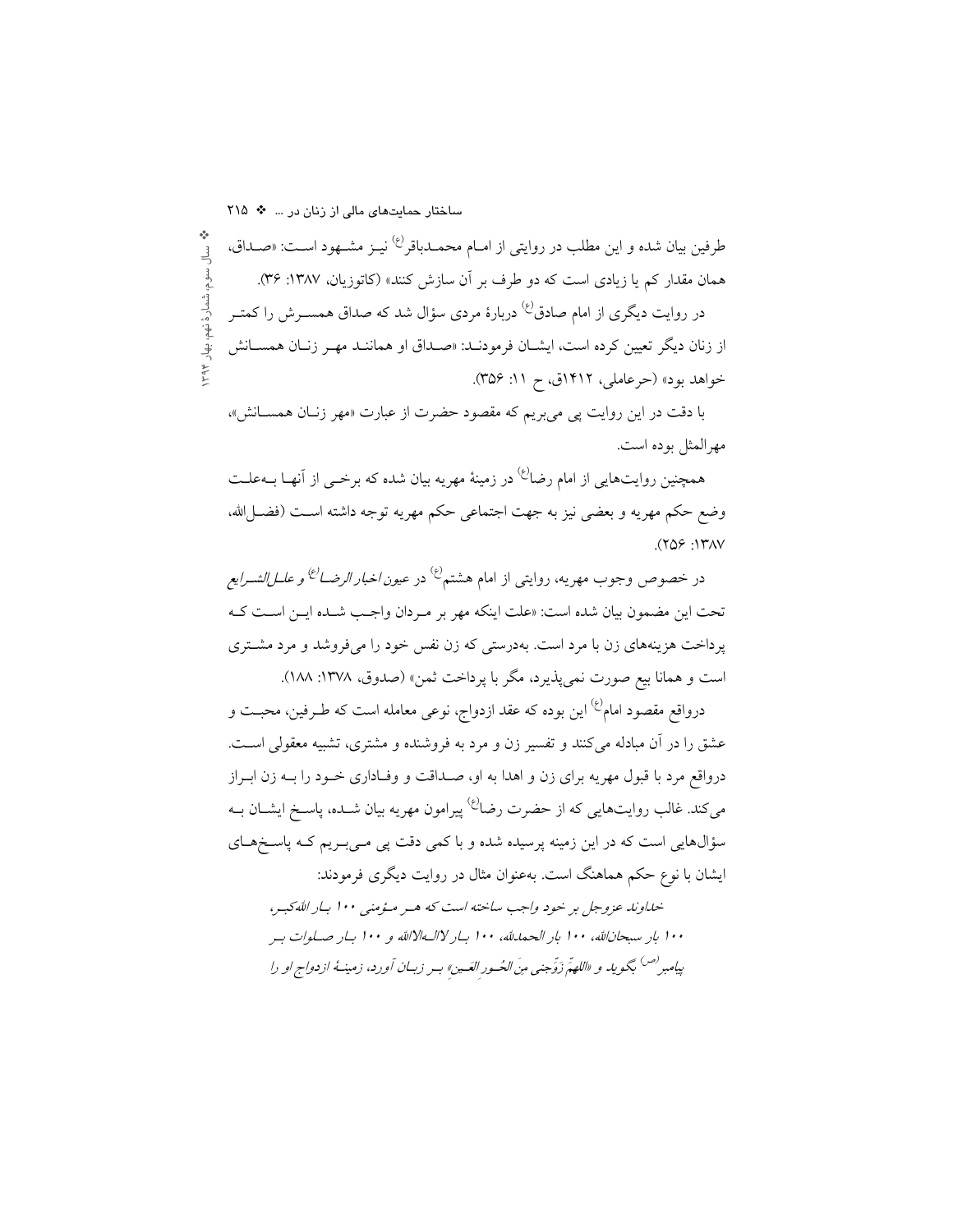۲۱۶ ÷ فرهنگ رضوی

۲. نفقه، راهکار حمایت مالی از زنان در حقوق خانواده

به استناد مادهٔ ۱۱۰۶ قانون مدنی، ازجمله حقوقی که با انعقاد نکاح دائم برای زن در نظـر گرفته شده، حق دریافت نفقه از شوهر است. فصل هشتم از باب اول هفتم جلـد دوم قــانون مدنی، به حقوق و تکالیف زوجین نسبت به یکدیگر اختصاص یافته است. مطـابق بـا مـادهٔ ۱۱۰۲ قانون مدنی، همینکه نکاح بهطور صحیح واقع شود، رابطهٔ زوجیت بین طرفین ایجـاد و حقوق و تکالیف زوجین در مقابل یکدیگر برقرار میشود. نفقه در لغـت بـه معنـی آنچـه صرف هزینهٔ عیال و اولاد کنند، هزینهٔ زندگی زن و فرزندان، روزی و مایحتاج معــاش آمــده است (دهخدا، ۱۳۴۷: ۶۷۳).

در اصطلاح فقه، مفهوم نفقه جداً از مفهوم لغوى آن نيست و بر مالي اطلاق مي شــود كــه انسان موظف است در زندگی خود خرج کنـد و در دو دسـته قابـل تقسـيم بنـدي اسـت: ١. نفقهای که واجب است انسان برای ادامهٔ زندگی خود برای خود خرج کند که اصـطلاحاً بــه ان «نفقه لنفسه» گفته می شود؛ ۲. نفقهای که واجب است برای دیگران خرج شـود کـه از آن تعبير «نفقه لغيره» شده و اسباب وجوب أن شامل قرابت، ملكيت و ازدواج است (فراهيــدى، ۱۴۰۵ ق، ج۵: ۱۷۷).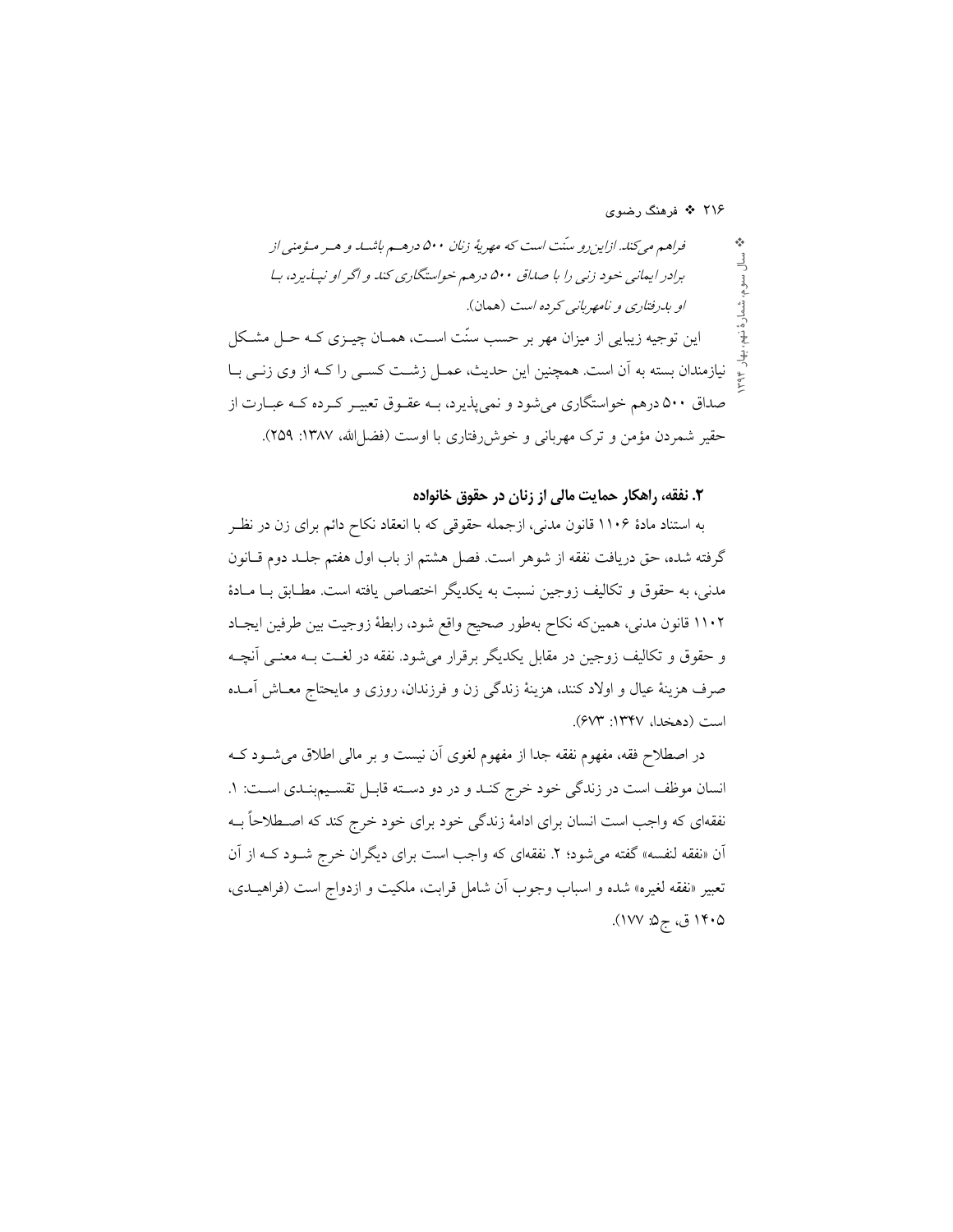ساختار حمایتهای مالی از زنان در ... \* ٢١٧

امًا بر مبنای قانون مدنی، نفقه عبارت از: همهٔ نیازهای متعارف و متناسب با وضـعیت زن سال سوم، شمارهٔ نهم، بهار ۱۳۹۴ است که حصری ندارد، چنانچه مادهٔ ۱۱۰۷ قانون مدنی مقرر داشته: «نفقــه عبــارت اســت از همهٔ نیازهای متعارف و متناسب با وضعیت زن از قبیل مسـکن، البســه، غــذا، اثــاث منــزل و هزينههاي درماني و بهداشتي و خادم در صـورت عـادت يـا احتيـاج بـهواسـطهٔ نقصـان يـا مرض.» بنابراین تعبیر قانون مدنی از نفقه بسیار گسترده است و مهمترین مسئله در رابطه بــا نفقهٔ زوجه، اجزاء و مصادیق آن است. بسیاری از فقهای امامیه اعتقاد دارند مقدار لازم بـرای نفقهٔ زوجه عبارت از: هر چیزی است که زن بــه اَن نیــاز دارد، یعنــی نفقــه شــرعاً انــدازهای ندارد، بلکه قاعده این است که مرد بــه اَنچــه زن احتیــاج دارد قیــام کنــد (موســویخمینــی،  $(091.77, 7.190)$ 

با توجه به چنین تعریف مطلقی از نفقه، با این سؤال روبرو خــواهیم بــود کــه آیــا مــرد موظف است برای زن خدمتکار بگیرد یا نه؟ بنابر نظر مشهور فقها، در این خصوص باید بــه موقعیت زن توجه کرد. اگر او عادت به داشتن خادم دارد، مـرد هــم موظـف اســت بــرای او خدمتکاری استخدام کند. همچنانکه محققحلی چنین حکمـی داده اسـت: «در مـورد خـادم گرفتن، عادت زن ملاک است. اگر از زنانی بوده که خادم دارند، خادم گرفتن بر مرد واجب است» (۱۴۱۷ق: ۲۴۹).

دلیل این گروه هم مفهوم و دلالت معاشرت به معروف است که *قـرآنکـریم* بــه آن امــر فرموده است. درواقع حق نفقهٔ زوجه ازجمله حقوقی است که *قرآن* ٰ بهدلیل اهمیت ویــژهای

١. الرِّ جَالُ قَوَّامُونَ عَلَى النِّسَاءِ بِمَا فَضَّلَ اللَّهُ بَعْضَهُمْ عَلَى بَعْيضٍ وَبِهَـا أنفُقه وا مين أمْبِ وَالصَّالِحَاتُ قَانِتَاتٌ حَافِظَاتٌ لِّلْعَيْبِ بِمَا حَفِظَ اللّهُ وَاللاَّتِي تَخَافُونَ ُنشُـوزَهُنَّ فَعِظُـوهُنَّ وَاهْجُـرُوهُنَّ فِـي الْمَضَـاجِعِ وَاضْرِبُوهُنَّ فَإِنْ أَطْغَنُكُمْ فَلاَ تَبْغُواْ عَلَيْهِنَّ سَبِيلًا إِنَّ اللَّهَ كَانَ عَلَيًّا كَبِيرًا؛ مردان سرپرست زنانند بهدليل آنكه خدا برخی از ایشان را بر برخی برتری داده و [نیز] بهدلیل آنکه از اموالشان خرج میکنند. پس زنان درستکار فرمانبردارند [و] به پاس آنچه خدا [برای آنان] حفظ کرده اسرار [شوهران خود] را حفظ میکنند و زنـانی را که از نافرمانی آنان بیم دارید [نخست] پندشان دهید و [بعد] در خوابگاهها از ایشان دوری کنید و [|گـر تـأثیر نکرد] آنان را ترک کنید. پس اگر شما را اطاعت کردند [دیگر] بر آنها هیچ راهی [برای سرزنش] مجویید کـه خدا، والای بزرگ است (نسا/ ۳۴ ).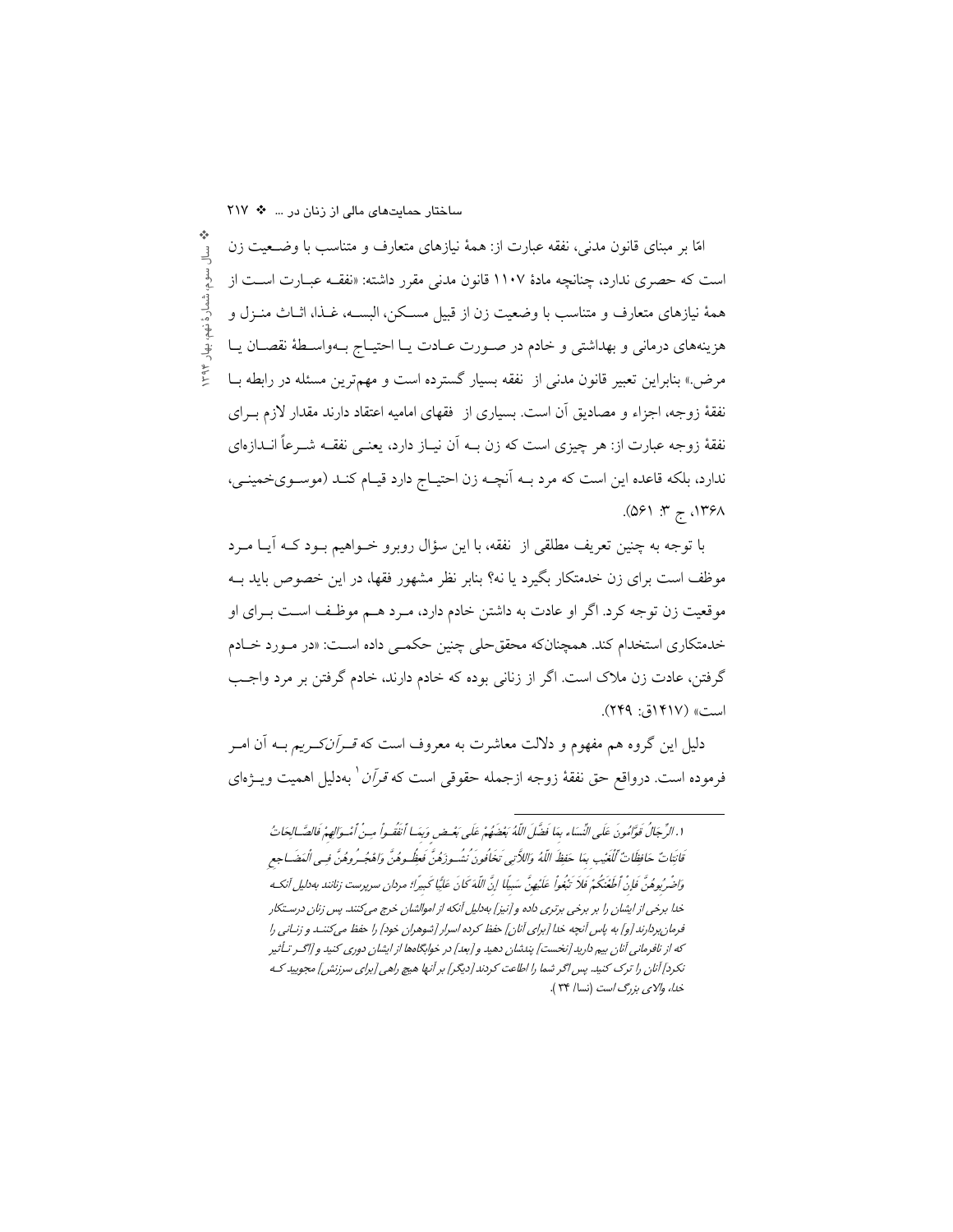۲۱۸ <sup>پ</sup>ه فرهنگ رضوي

\* که برای زن قائل است آن(ا مانند سایر احکام کلی و مســائل اساســی و اعتقــادی اســلام در زمرهٔ نصوصی قرار داده که از زبان وحی مطرح میشود. مؤید آیات نیز روایتهای صـریحی است كه مصاديق نفقه را ذكر مي كنند و فقها در اين موارد اتفاق نظـر دارنـد. بــهعنــوان مثــال حلبي مي گويد از امام صادق<sup>(ع)</sup> پرسيدم: «مَن الّذِي أُجْبَرُ عَلَى نَفَقَتِهِ؟؛ چــه كســاني واجــبالنفقــه هستند؟» حضرت فرمودند: «الْوَالِدَان وَ الْوَلَدُ وَالزَّوْجَــةُ وَ الْـوَارثُ الصَّــغِيرُ؛ پــدر و مــادر، فرزنــدان همسر و وارث صغیر» (حرعاملی، ۱۴۱۲ق، ج ۲۱، ح ۹: ۵۱۱).

وَٱلْمُطَلَّقَاتُ يَترَّبِصُنَ بِٱنْفُسِهِنَّ ثَلاَثَةَ قُرِوَءٍ وَلاَ يَجِلُّ لَهُنَّ أَن يَكْتَمْنَ مَا خَلَقَ اللَّهُ فِي أَرْحَامِهِنَّ إِن كُنَّ يُؤْمِنَّ بِاللّهِ وَٱلْيَوْمِ الآخِرِ وَيُعُولَنْهُنَّ أَحَقُّ بِرَدِّهِنَّ فِي ذَلِكَ إِنْ أَرَادُواْ إِصْلاَحًا وَلَهُنَّ مِثْلُ ٱلّذِي عَكَـيْهِنَّ بِبِالْمَعْرُوفِ وَلِلرِّجَالِ عَلَيْهِنَّ دَرَجَةٌ وَاللّهُ عَزِيزٌ حَكَيهٌ \* وَإِذَا طَلَّقْتُهُ النِّسَاء فَسَلِّعْنَ أجَلُهُتَّ فَأمْسِكُوهُنَّ بِمَعْسُروفٍ أَوْ سَرّْحُوهُنَّ بِمَعْرُوفٍ وَلاَ تُمْسِكُوهُنَّ ضِرِارًا لَّتَغْتَدُواْ وَمَن يَفْعَلْ ذَلِكَ فَقَدْ ظَلَمَ نَفْسَهُ وَلاَ تَّتخذُواْ آيَاتِ اللّهِ ر هُزُوًا وَاذْكُرُواْ بْعْمَتَ اللّهِ عَلَيْكُمْ وَمَا أَنزَلَ عَلَيْكُمْ مِّنَ الْكَتِابِ وَالْحِكْمَةِ يَطِحُكم بهِ وَأَتْصَواْ اللّهَ وَاعْلَمُواْ أَنّ اللّهَ بِكُلِّ شَيْءٍ عَلِيهٌ \* وَلَلوَلِلدَاتُ يُدِضِعُنَ أَوْلاَ دَهُنَّ حَوْلَيْنِ كَسامِكَيْنِ لِهَبْنُ أرَادَ أن يُستبِّر الرَّضَاعَةَ وَعلَسى الْمَوْلُودِ لَهُ رِزْقُهُنَّ وَكِسْوَتُهُنَّ بِالْمَعْرُوفِ لاَ تُكَلِّفُ نَفْسٌ إِلاَّ وُسْعَهَا لاَ تُضَاَرَّ وَالبِدَّةَ بِوَكِيدِهَا وَلاَ مَوْلُبُودٌ لَّهُ بِوَلِدِهِ وَعَلَى الْوَارِثِ مِثْلُ ذَلِكَ فَإِنْ أَرَادًا فِصَالًا عَن تَراض مُّنْهُمَا وَتَشَاوُر فَلاَ جُناحَ عَلَيْهِمَا وَإِنْ أَرَدْتُهْ أَن تَسْتَرْضِعُواْ أَوْلاَ ذَكُمْ فَلاَ جُنَاحَ عَلَيْكُمْ إِذَا سَلَّفْتُم مَّاۤ آتَيْتُم بِبِٱلْعَعُرُوفِ وَأَتْصُواْ اللَّهَ وَاعْلَمُواْ أَنَّ اللَّهَ بَعَبا تَعْمَلُونَ بَصِيرٌ؛ و زنان طلاق دادهشده بايد مدت سه پاكي انتظار كشند و اگـر بـه خـدا و روز بازپسـين ايمـان دارند برای آنان روا نیست که آنچه را خداوند در رحم آنان آفریده پوشیده دارند و شوهرانشان اگ رسر آشتی دارند به بازآوردن آنان در این [مدت] سزاوارترند و مانند همان [وظایفی] که بـر عهـدهٔ زنـان اسـت بـهطـور شايسته به نفع آنان [بر عهدهٔ مردان] است و مردان بر آنان درجهٔ برتری دارند و خداوند، توانا و حکیم است؛ و چون آنان را طلاق گفتید و به پایان عدهٔ خویش رسیدند، پس به خوبی نگاهشان دارید یا بهخوبی آزادشـان کنید و[لی] آنان را برای [آزار و] زیان رساندن [به ایشان] نگاه مدارید تا [به حقوقشان] تعدی کنید و هر کس چنین کند قطعاً بر خود ستم کرده است و آیات خدا را به ریشخند مگیرید و نعمت خدا را بر خود و آنچه را که

از كتاب و حكمت بر شما نازل كرده و به [وسيلهٔ] آن به شما اندرز مى دهد به ياد آوريد و از خدا پروا داشته باشید و بدانید که خدا به هر چیزی داناست# و مادران [باید] فرزندان خود را دو سال تمـام شـیر دهنـد [ایـن حکم] برای کسی است که بخواهد دوران شیرخوارگی را تکمیل کند و خـوراک و پوشـاک آنـان [=مـادران] بەطور شايسته بر عهدهٔ يدر است. هيچ كس جز بەقدر وسعش مكلف نمى شود هـيچ مـادرى نبايـد بـهسـبب فرزندش زيان ببيند و هيچ پدري [نيز] نبايد بهخاطر فرزندش [ضرر ببيند] و مانند همـين [احكـام] بـر عهـدهُ وارث [نیز] هست. پس اگر [پدر و مادر] بخواهند با رضـایت و صـوابدید یکـدیگر کـودک را [زودتـر] از شـیر بازگیرند گناهی بر آن دو نیست و اگر خواستید برای فرزندان خود دایه بگیرید بر شما گنـاهی نیسـت، بـها گ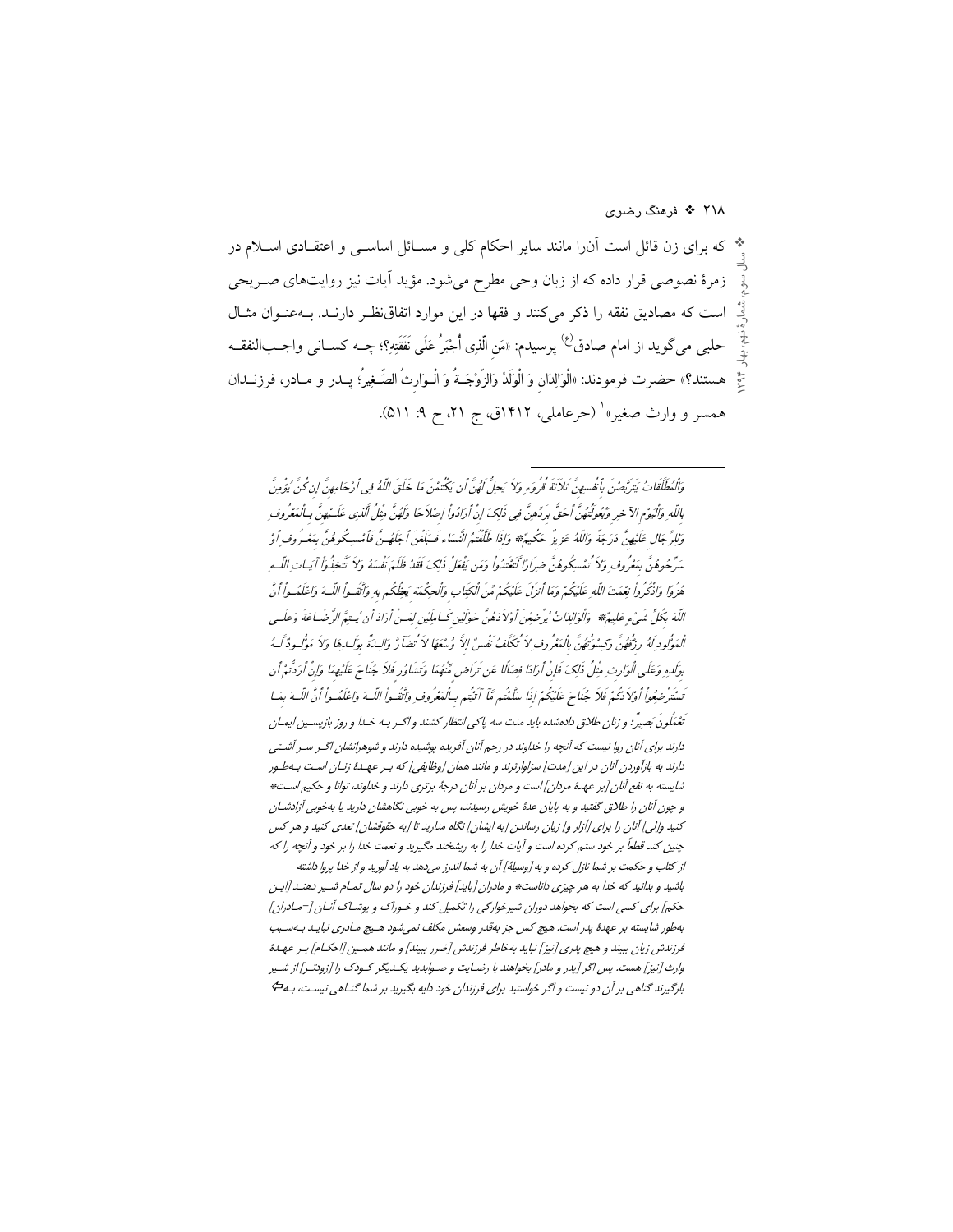ساختار حمایتهای مالی از زنان در ... \* ٢١٩ در روايتي از امام محمدباقر<sup>رع)</sup> اندازهٔ نفقهٔ عيال «تكفـيهم فـي جميــع مــا يحتــاجون اليــه»، بــه سال سوم، شمارهٔ نهم، بهار ۱۳۹۴ معنای کفایت در تمام چیزهایی که افراد واجبالنفقه به آن محتاج هسـتند ذکـر شـده اسـت (همان، ج ۱۵: ۲۵۰). در روایت دیگری از امام صادق<sup>(ع)</sup>، از «إمْساک بمَعْرُوف» به «کفألاذی و احیــاء النفقــه» یعنــی اذيت نكردن زنان و يرداخت نفقه تعبير شده است (حرعاملي، ١٣١٢ق، ج ١٥، ر ١٣: ٢٢۶). ازجمله روایتهای دیگر در خصوص ماهیت نفقه می توان به روایتهایی از امام رضــا<sup>(ع)</sup> اشاره داشت. بهعنوان مثال علىبن شعيب مىگويد: به محضر امـام هشـتم<sup>(ع)</sup> شــرفياب شــدم. فرمودند: چه کسی بهتر از تمام مردم، معـاش و زنــدگی نیکــویی دارد؟ عــرض کــردم: شــما داناترید. فرمودند: کسی که دیگران در معاش او بهخوبی معیشت کنند و در پر تــو زنــدگی او، مرفه زندگی کنند (ابن شعبه حرانی، ۱۴۰۴ق: ۴۴۸).

> →شرط آنكه چیزی را كه پرداخت آن را به عهده گرفته|ید بهطور شایسته بپردازید و از خدا پروا كنید و بدانید كه خداوند به آنچه انجام می دهید بیناست (بقره/ ٢٢٨، ٢٣١ و ٢٣٣). يَا أَيْهَا الَّنبِيُّ إِذَا طَلَقْتُمُ النِّسَاء فَطَلَقُوهُنَّ لِعِدَّتِهِنَّ وَأَحْصُوا الْعِدَّةَ وَأَتْفوا اللَّهَ رَّبُكُمْ لَا تُخْرِجُوهُنَّ مِن ُبُيعِرتِهِنَّ وَلَا يَخْرِجْنَ أَلَا أَن يَأْتِينَ بِفَاحِشَة مُّنَيِّنَة وَتِلْكَ حُدُودُ اللَّهِ وَمَن يَتَعَدَّ حُدُودَ اللَّهِ فَقَدْ ظَلَمَ نَفْسَهُ كَــا تَـدْرى لَعَلَّ اللَّهَ يُحِيدْتُ بَعْدَ ذَلِكَ أَمْرَاثِيْو أَسْكُنوهُنَّ مِنْ حَيْثُ سَكَنْتِهِ مِّن وُجْدِكُمْ وَلَا تضَارُّوهُنَّ لُتضَيِّفُوا عَلَيْهِنَّ وَإِن كُنَّ أُولَاتٍ حَمْلٍ فَأَنفُقُوا عَلَيْهِنَّ حَتَّبِي يَضَعْنَ حَفْلَهُنَّ فَإِنْ أَرْضَعْنَ لَكُه فَما تَوهُنَّ أَجُسورَهُنَّ وَأَتعبه كُوا بَيْنَكُم بِمَعْرُوفٍ وَإِن تَعَاسَرْتُمْ فَسَتُرْضِعُ لَهُ ٱخْرَى؛اي پيامبر جون زنان را طلاق محوييد در [زمان بنسدي] عـدهٔ آنان طلاقشان گویید و حساب آن عده را نگه دارید و از خدا، پروردگارتـان بترسـید. آنـان را از خانـههایشـان بیرون مکنید و بیرون نروند مگر آنکه مرتکب کار زشت آشکاری شده باشند. ایـن اسـت احکـام الهـی و هـر کس از مقررات خدا [پای] فراتر نهد قطعاً به خودش ستم کـرده اسـت. نمـی‹انـی شـاید خـدا پـس از ایـن پیشامدی پدید آورد» همانجا که [خود] سکونت دارید بهقدر استطاعت خویش آنان را جای دهید و بـه آنهـا آسیب [و زیان] مرسانید تا عرصه را بر آنان تنگ کنید و اگر باردارند خرجشان را بدهید تا وضع حمل کننـد و اگر برای شما [بچه] شیر میدهند مزدشان را به ایشان بدهید و به شایستگی میان خود به مشورت پردازیـد و اگر کارتان [در این مورد] با هم به دشواری کشید [زن] دیگری [بچه را] شیر دهد (طلاق / ۱ و ۶).

۱. مقصود از وارث صغیر این است که پدر و مادر ارث می برند، اولاد هم ارث می برند و زوجه هم ارث می برد. اگـر یکـی از ورثـه مرده باشد، صغیر او ارث میبرد در حالی که ارث نمیبرد، پس چه کنیم روایت را حمل می کنـیم بـر اسـتحباب (درس خـارج فقـه أيتالله مظاهري، *النكاح، ١٣٩٢/٢/٢٩* ) .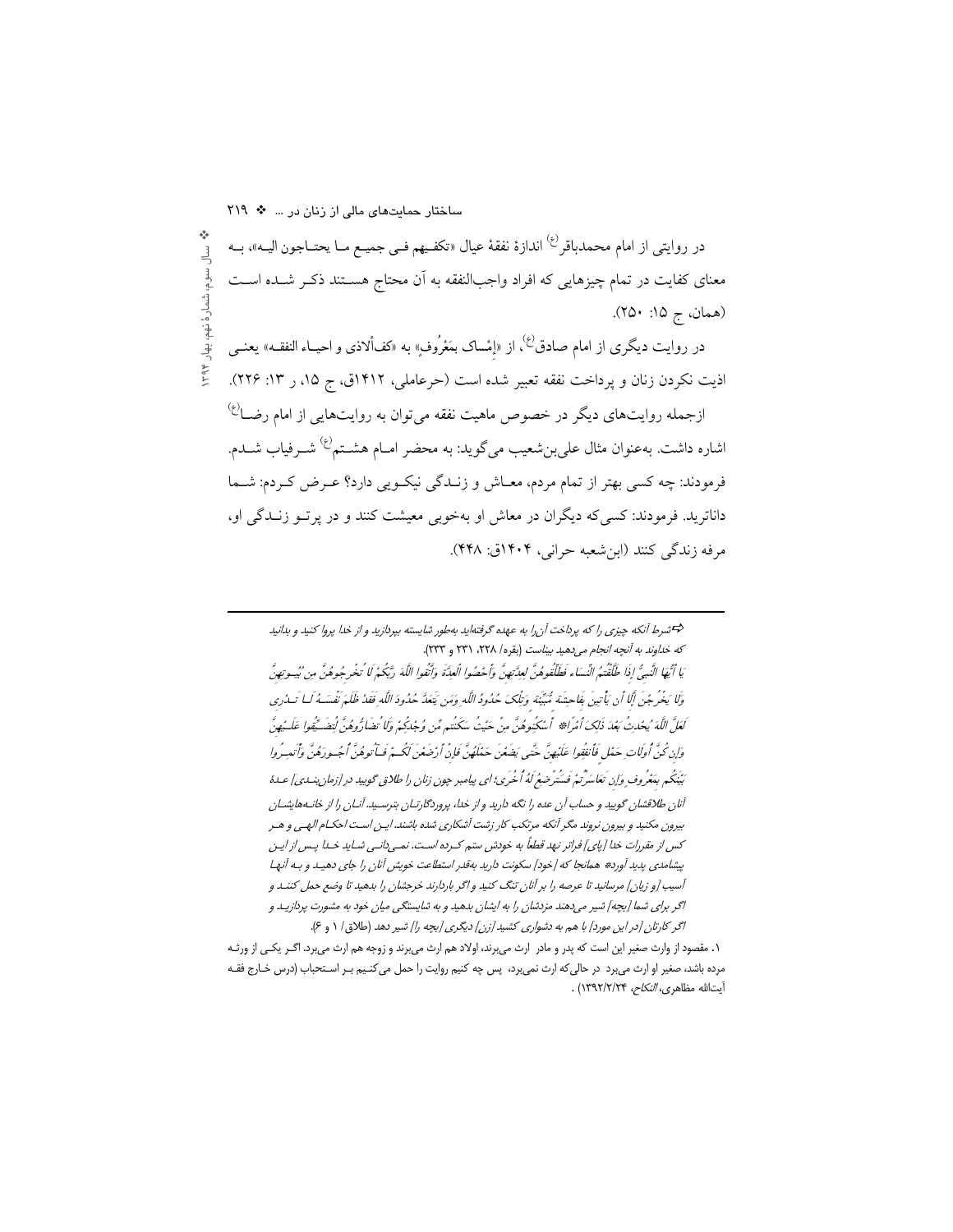۲۲۰ \* فرهنگ رضوی

همچنین در روایت دیگری از ایشان بر این نکته تصریح شده که هر کس باید بــه مقــدار توانش برای اهل منزل خود انفاق و خرج کند (حرعاملی، ۱۴۱۲ق، ج ۲۱: ۵۴۰). این تعبیر امام<sup>ع)</sup>، دلیلی بر وجوب نفقهٔ زوجه است. با دقت در روایتهــای امــام رضــا<sup>(ع)</sup> ميِّ توان ادعا كرد تأمين رفاه خانواده و بهويژه زوجه و وجوب توسعهٔ انفاق، از مواردي بــوده ع<br>ع که بهصراحت در این احادیث مورد تأکید قرار گرفته است.

## نتىجەگىرى

در نظام حقوقی اسلام، حمایت از حقوق زنان به شکلی است که رعایـت دقیـق حقــوق معنوی مورد توجه بوده و اصول حاکم بر نظام خانواده و نظام جمعی لحاظ شده است. در راستای تأمین اهداف مذکور و همچنین گسترش حمایت از زنان، بــر مبنــای فقــه و حقــوق، چارچوب حمایتی ویژهای در قالب ساختار نظام مالکیت اصلی و بالـذات، تبعـی و حمـایتی در نظر گرفته شده است. در ارزیابی نهایی بر اساس این نظام حمایتی مالی مـیتـوان چنـین نتيجه گرفت كه مي آيد:

١. به استناد آيــهٔ «لَّلرِّجَال نَصِـيبٌ مِّمَّــا اكْتَسَـبُواْ وَلِلنِّسَــاء نَصِـيبٌ مِّمَّــا اكْتَسَـبْن َ...» (نســا/ ٣٢) و روایتهای وارد در این زمینه، از نظر شرع مقدس اسلام منعی بر اشتغال زنـان وارد نشــده و ایشان بدون هـیچ قـید و شـرطی مالک درآمد خود هستند. البته این جواز منـوط بــه حفـظ شأن زن و رعايت مصالح خانواده است. `

۲. در حـقوق اسـلام حتى در موارد تفاوت فرض زن با مرد و نصف بــودن ســهم زن از ارثیه که مستند به آیات *قــرآنکــریم* و روایتهای معصومان<sup>(ع)</sup> اســت، راههــای فرعــی بــرای بهرهمندی مساوی یا بیشتر زن از ترکه باز است. بهعنوان مثـال تســاوی ارث کلالـهٔ مــادری، تساوی ارث پدر و مادر میت در صورتی که میت دارای فرزند باشد و تعلق سـهم بیشــتر بــه

۱. مادهٔ ۱۱۱۷ قانون مدنی مقرر میدارد: «شوهر می تواند زن خود را از حرفه یا صنعتی که منافی مصالح خانوادگی یا حیثیات خـود زن باشد، منع کند.»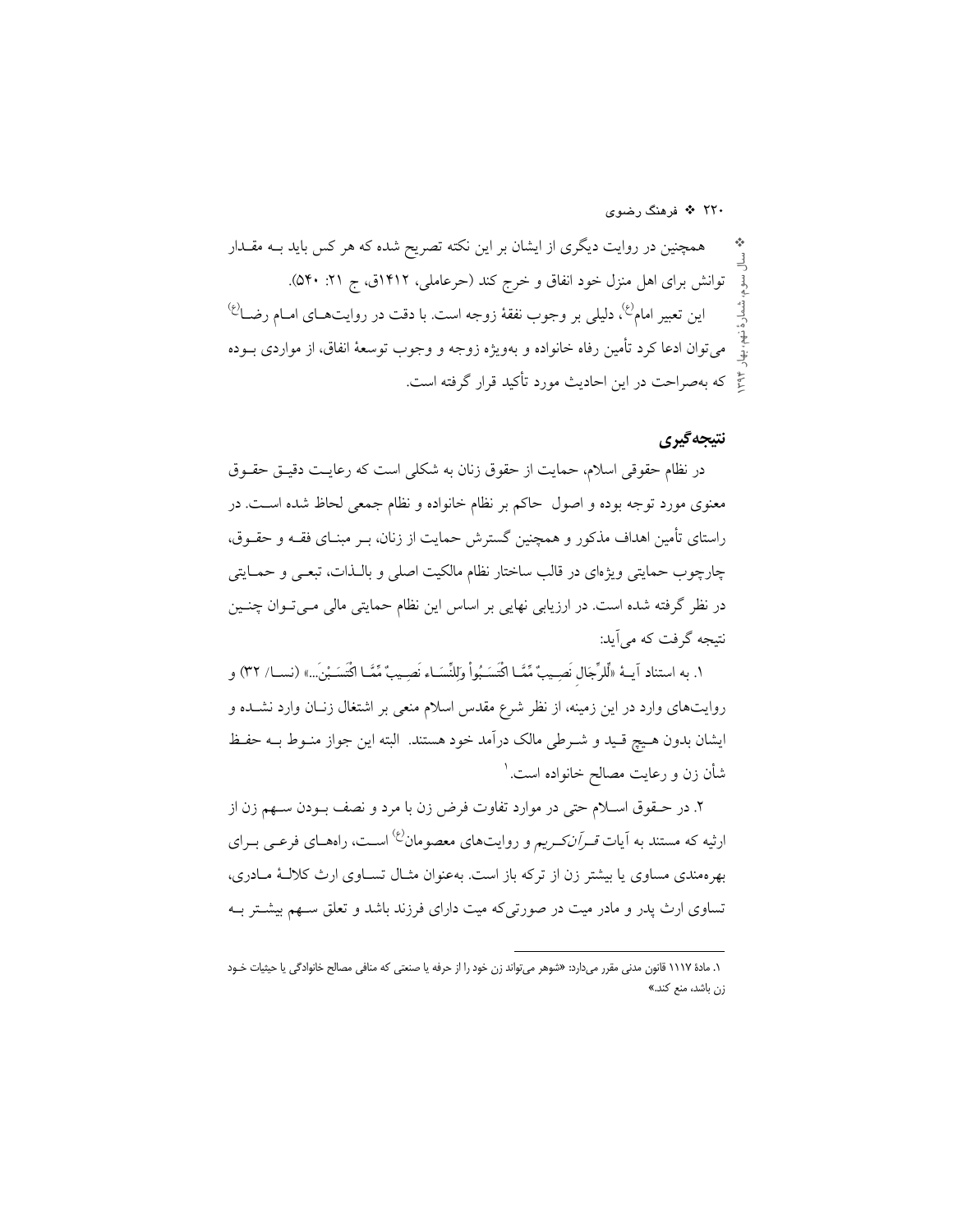دختر در صورتیکه میت غیر از پدر و دختر، وارث دیگری نداشته باشـد. عـلاوه بـر مـوارد 긬 مذکور، پدر و شوهر می توانند از راه وصـیت تــا مــرز ثلث ترکهٔ خود را بــه ســود دختــر یــا ، شمار هٔ نهم همسر خود وصيت كنند يا زن، هـنگام عــقد ازدواج، بهعنــوان شــرايط ضــمن عقــد، برخــي ، بهار ۱۳۹۴. امتیازهای مالی را برای خود شرط کند.

۳. اگرچه در بحث از دیه مشخص شد که نمیٍتوان دیهٔ مطرح در قتل خطـایمحـض و شبهعمد را با توجه به تعلــق آن بــه خــانوادهٔ مقتــول در زمــرهٔ حمایــتهــای مــالی در نظــر گرفتهشده در اسلام برای زنان دانست، امّا با کمی دقتنظر در بحث از دیــهٔ نقـص عضــو و جراحتهای وارده می توان به توجه و رعایت مصلحت اقتصادی زن از سوی شارع پی برد، چنانچه قول مشهور فقهای امامیه نیز بر این اصل استوار است که زن و مرد در دیهٔ اعضــا و جراحتها با هم مساويند، البته تا زماني كه جراحت زن به يكسوم نرسيده باشد. همين طور از باب اهمیت جنبهٔ زیبایی برای زنان، در خصوص ایجاد نقص و صدمه به موی سر، بـرای زن نسبت به مرد، دیهٔ بیشتری در نظر گرفته شده است، چنانچه اگر موی ریختهشده، نرویــد دیهٔ مرد ۱۰۰ دینار طلا و دیهٔ زن هزار دینار است و در صورت رویش مجدد مو، برای مـرد، ارش و برای زن معادل مهریهٔ کامل (چندین برابر دیهٔ مرد) در نظر گرفته می شود.

۴. مهريه از نظر اسلام، هديه به زن است كه باعث بقاى خانواده و مـانع از فروپاشـــی آن است. مهريه باعث تعادل اقتصادي است. هر چند از نظر اسـلام، زن، داراي اسـتقلال مـالي و اقتصادی است، ولی بهطور معمول در جوامع، ابتکار عمل بهدست مـردان اسـت، در صـورت طلاق و جدایی، احتمال اینکه زن بدون پشتوانهٔ اقتصادی بماند، بسـیار زیـاد اسـت. مهریـه، نوعی احساس امنیت اقتصادی و یشتوانهای برای زن است. به هر حال مهریه از نظـر اســلام تنها جنبهٔ مادی ندارد، بلکه افزون بر آن، حکمتهای دیگری نیز در تعیین مهریه نهفته است و روایتهایی نیز که از امام رضا<sup>(ع)</sup> در خصوص مهریه، بیـان شــد مؤیــد ایــن مطلــب بــوده و تمامی ابعاد و جنبههای اجتماعی، مالی و حقوقی مهریه از این روایتها قابل برداشت است.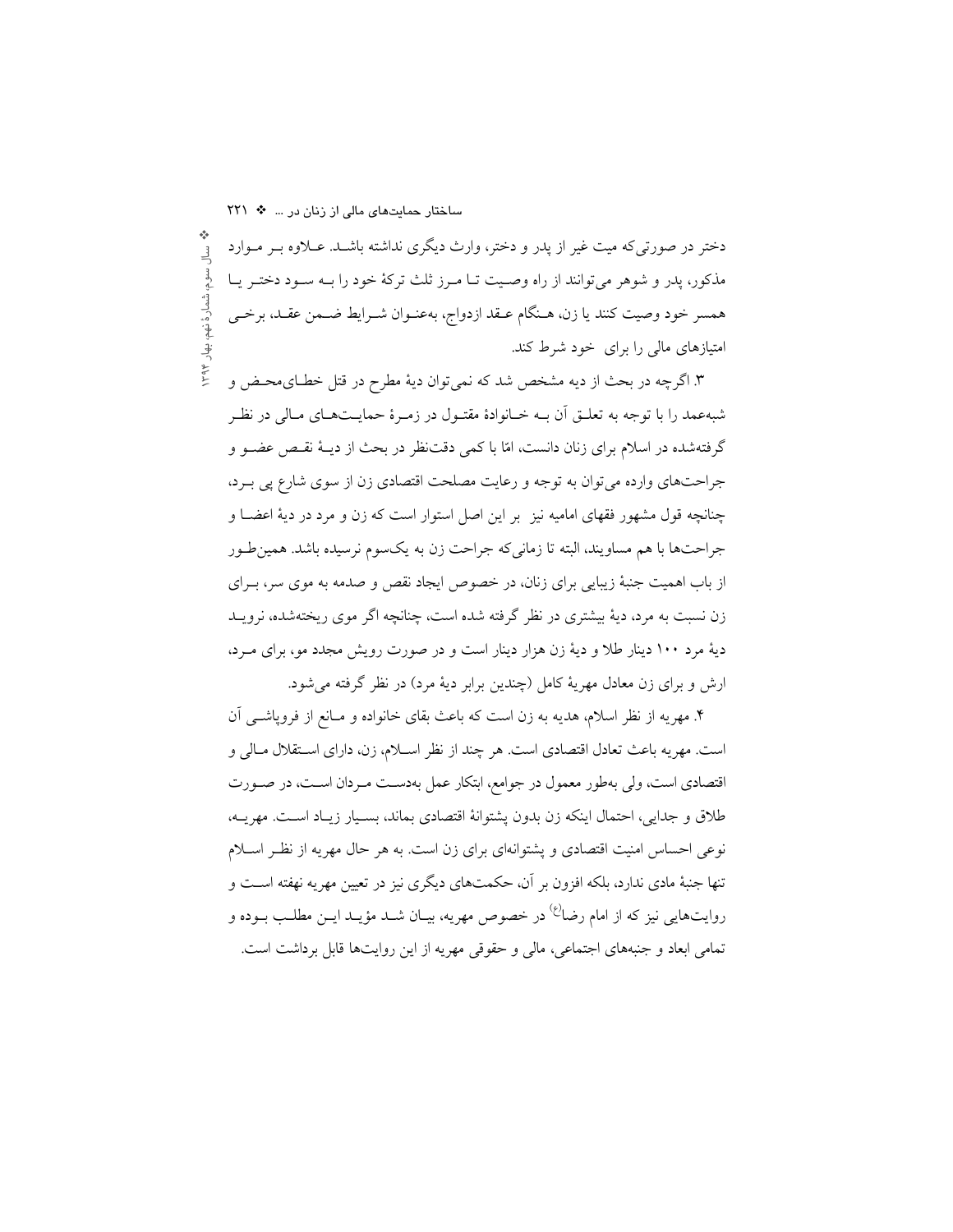۲۲۲ ÷ فرهنگ رضوی

۵. نفقهٔ زوجه، جزء اموری است که طبق آیات *قرآن* و روایتهـای مؤیــد آن، بــهعنــوان یکی از حقوق مسلم زن بر عهدهٔ مرد گذاشته شده است. زوجه به شرطی کـه در عقـد دائـم باشد و از مرد تمکین کند مستحق دریافت نفقه خواهد بود، اهمیت نفقه تا حدی اسـت کـه گاهی حتی بعد از طلاق و در مدت عده نیز پرداخت آن به عهدهٔ مرد بـاقی مـی،مانــد. مــرد  $\widetilde{\mathcal{A}}$ موظف است با توجه به حال خود و در حد توان، نفقهٔ زوجه را که شامل تمام نیازمنـدیهـای او از قبیل انواع خوراک، لوازم زندگی، پوشاک، هزینهٔ دارو و درمان، خدمه، آرایـش و زینـت می شود، طبق حال او و عرف جامعه بیردازد، چنانچه حضرت رضا<sup>ع)</sup> بر بهکـار بســتن تمــام تلاش زوج برای رفع نیازهای زن تصریح کردند. با توجه به این نکته که عـرف هـر جامعــه با در نظر گرفتن زمان و مکان ممکن است بسیار متفاوت باشـد، بنـابراین بـهنظـر مـی(سـد اصلاح مادهٔ ۱۱۰۷ قانون مدنی به شرح زیـر راهکـار مثبـت و متقنـی بـرای ثبـات خــانواده خواهد بود:

نفقه، عبارت است از: همهٔ نیازهای زن از قبیل مسکن، البسه، غذا، اثباث منزل و هزینههای درمانی و بهلاشتی، خادم و هر آنچه که بهرای تاُمین رفاه زن در خانواده لازم است. زوج مکلف است تمام تلاش خود را برای تهیهٔ آنها به کسار بنساد، بسایهی است ملاک برای اطمینان از اینکه زوج تمام تلاش خود را بهکار گرفته است یا خیـر، عرف است.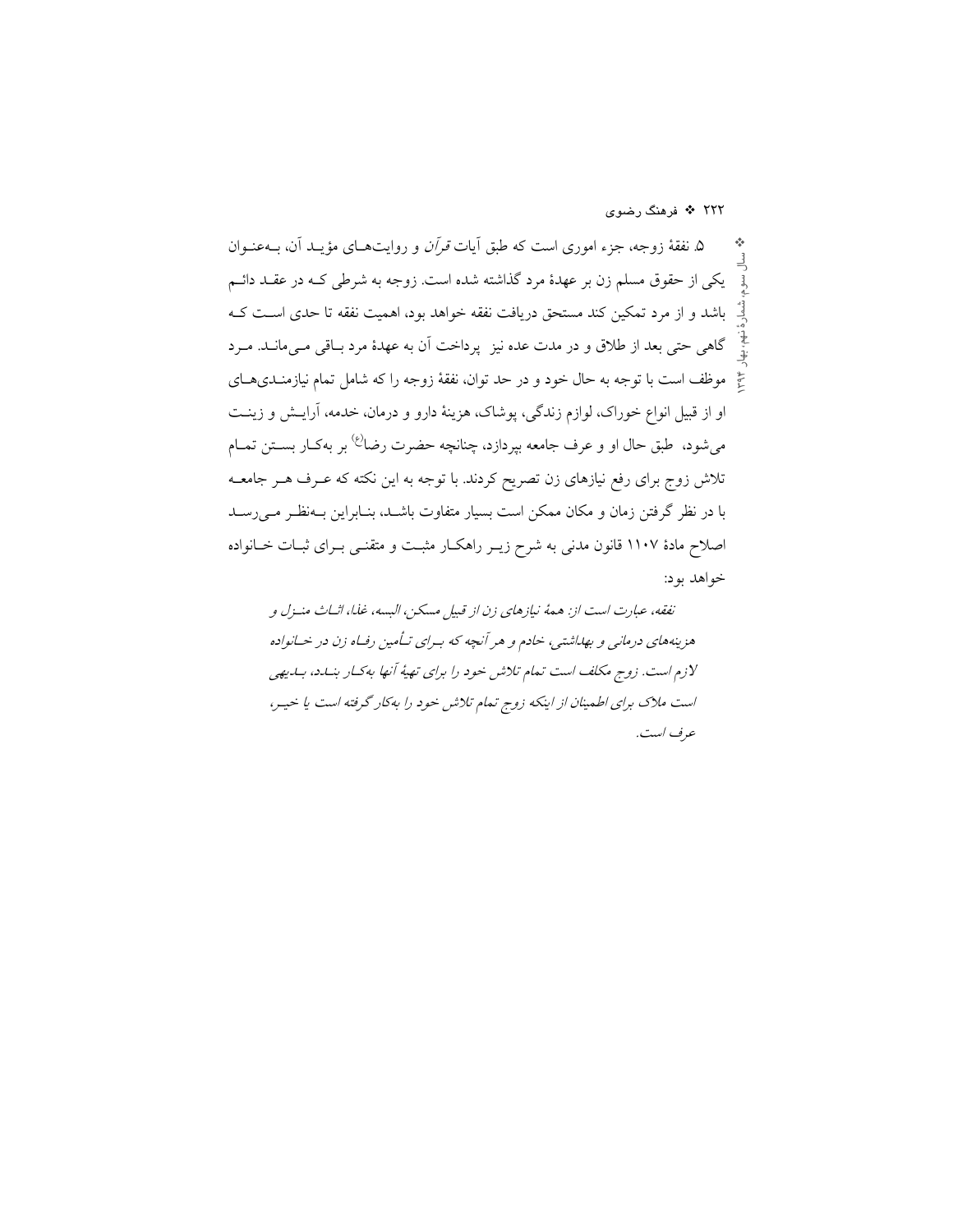## منابع و مأخذ

ابن شعبه حراني، حسن بن علي، (١۴٠۴ق). تع*ف العقول.* تهران: دار الكتب الاسلاميه. انصاری، مرتضی، (۱۴۱۵ق).**کت***اب النکاح. بی*جا: مکتبهالفقیه. جعفریلنگرودی، محمدجعفر، (۱۳۸۶). ت**ر***مینولوژی حقوق. ت*هران: گنج دانش. حرعاملي، محمدبن حسن، (۱۴۱۲ق). *وسائلالشيعهالـي تحصـيل مســائل|لشـريعه.* قـم: آل|لبــيت|لمشـرفه لاحـياءالتراث.